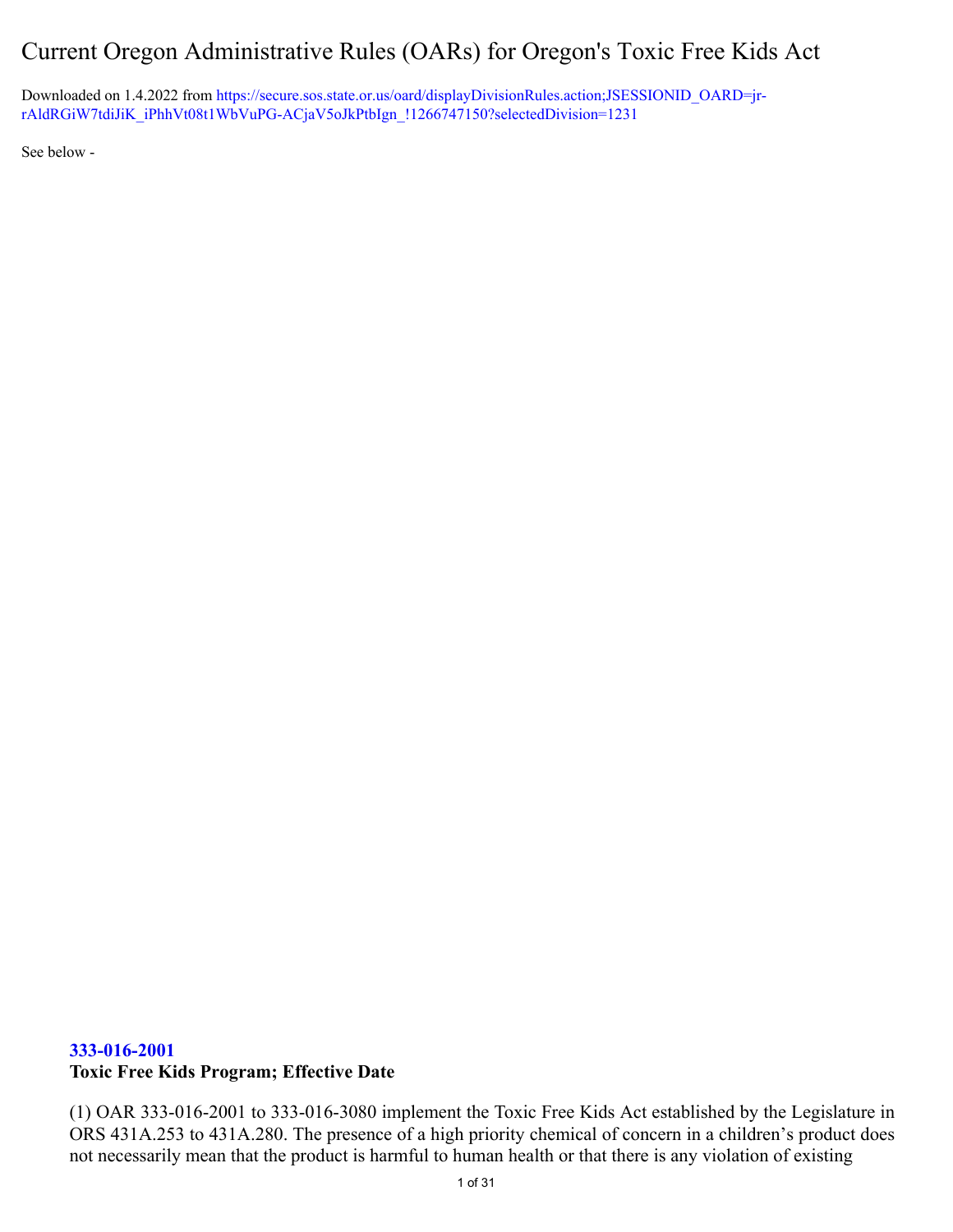safety standards or laws. The information required to be reported in these rules will help fill a data gap that exists for both consumers and agencies.

(2) These rules apply to any children's product sold or offered for sale in Oregon by a manufacturer on or after January 1, 2017 that contains a high priority chemical listed in OAR 333-016-2020.

**Statutory/Other Authority:** ORS 431A.253 - 431A.280 & ORS 413.042 **Statutes/Other Implemented:** ORS 431A.253 - 431A.280 **History:** PH 9-2021, adopt filed 02/28/2021, effective 03/01/2021

#### **333-016-2010 Definitions**

The following definitions apply to OAR 333-016-2001 to 333-016-3080.

(1) "Alternatives Assessment" or "AA" as described in OAR 333-016-3060 means the evaluation of the possibility of replacing chemicals in products or processes with inherently safer alternatives in order to better protect human health.

(2) "Analytical methods" means defined protocols for the analysis of the presence of a HPCCCH in a sample of a medium, including laboratory testing that can be described and is readily reproducible by another party.

(3) "Bioavailability" means the extent to which a HPCCCH at or above the practical quantification limit for the chemical established in OAR 333-016-2035(2) Exhibit A in leachate or air may be absorbed by a child.

(4) "Chemical" means:

(a) A substance with a distinct molecular composition and the breakdown products of the substance that form through decomposition, degradation or metabolism.

(b) A group of structurally related substances and the breakdown products of the substances that form through decomposition, degradation or metabolism.

(5) "Chemical Abstracts Service Registry Number" means the number assigned for identification of a particular chemical by the Chemical Abstracts Service, a service of the American Chemical Society that indexes and compiles abstracts of worldwide chemical literature called Chemical Abstracts.

(6) "Child" means an individual under 12 years of age.

(7) "Children's cosmetics" means products that are intended to be rubbed, poured, sprinkled or sprayed on, introduced into or otherwise applied to the human body or any part thereof for cleansing, moisturizing, beautifying, promoting attractiveness or altering the appearance. "Children's cosmetics" does not mean soap, dietary supplements or food and drugs approved by the United States Food and Drug Administration.

(8)(a) "Children's product" means:

(A) Any of the following products that are made for, marketed for use by or marketed to children under 12 years of age:

(i) A product designed or intended by the manufacturer to facilitate sucking, teething, sleep, relaxation, feeding or drinking.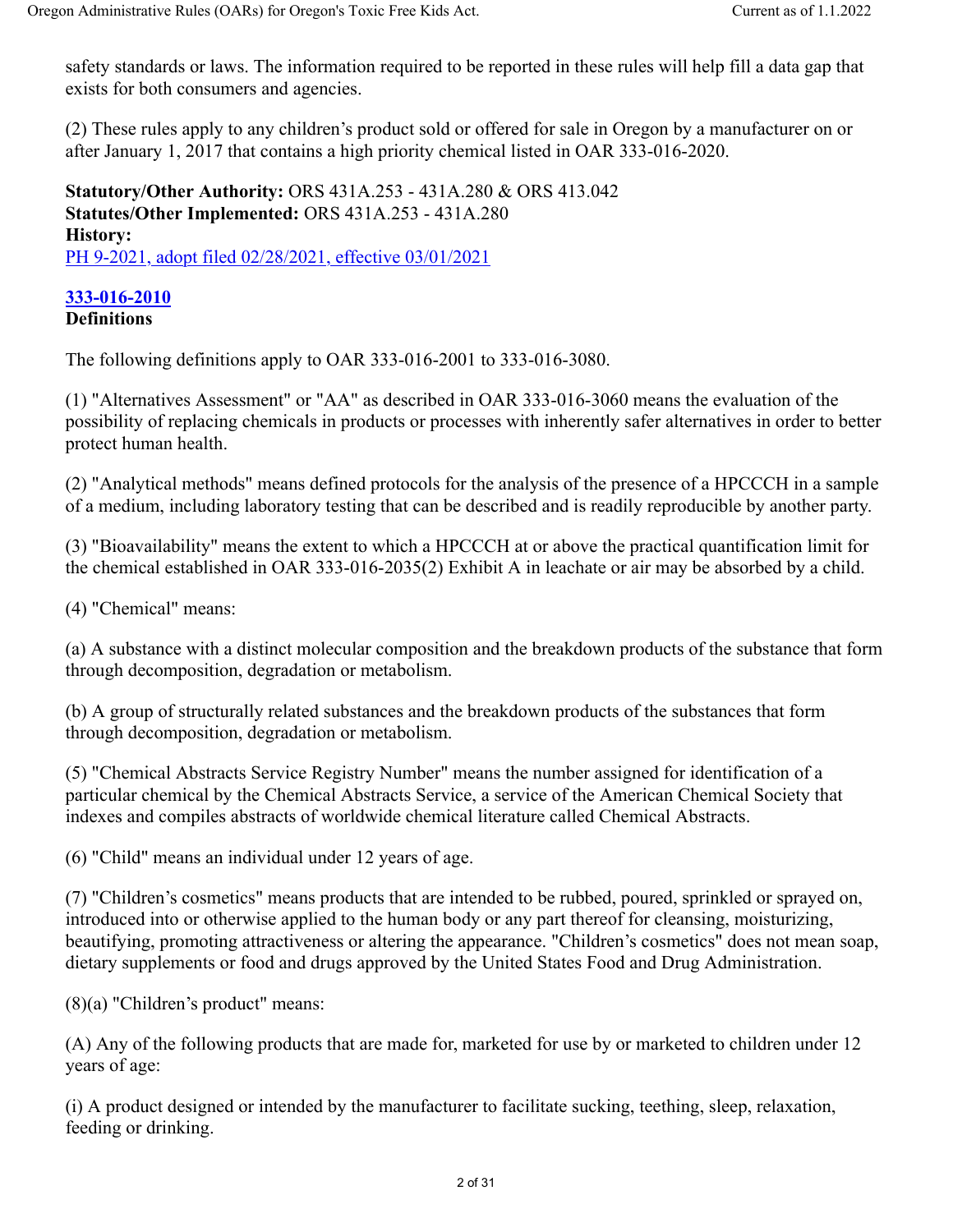- (ii) Children's clothing and footwear.
- (iii) Car seats.
- (iv) Children's cosmetics.
- (v) Children's jewelry.
- (vi) Toys.
- (B) Any component part of a product specified in paragraph (A) of this subsection.
- (b) "Children's product" does not mean:
- (A) Athletic shoes with cleats or spikes.
- (B) Batteries.
- (C) BB guns, pellet guns and air rifles.
- (D) Bicycles and tricycles.
- (E) Chemistry sets.

(F) Consumer electronic products, including personal computers, audio and video equipment, calculators, wireless telephones and game consoles, handheld devices that incorporate a video screen and are used to access interactive software, and the associated peripherals.

(G) Interactive software intended for leisure and entertainment, such as computer games, and their storage media, such as compact discs.

- (H) Model rockets.
- (I) Pocketknives and multitools.
- (J) Roller skates.
- (K) Scooters.
- (L) Sets of darts with metallic points.
- (M) Slings and catapults.

(N) Snow sporting equipment, including skis, poles, boots, snowboards, sleds and bindings.

(O) Sporting equipment and accessories, including but not limited to bats, balls, gloves, sticks, pucks, pads, helmets and other protective equipment, weight training and exercise aids, protective eyewear, backpacks and tents, raingear, sport bags and luggage, and golf equipment.

(P) Video toys that can be connected to a video screen and are operated at a nominal voltage exceeding 24 volts.

(Q) Food and beverages and food and beverage packaging regulated by the United States Food and Drug Administration or the United States Department of Agriculture.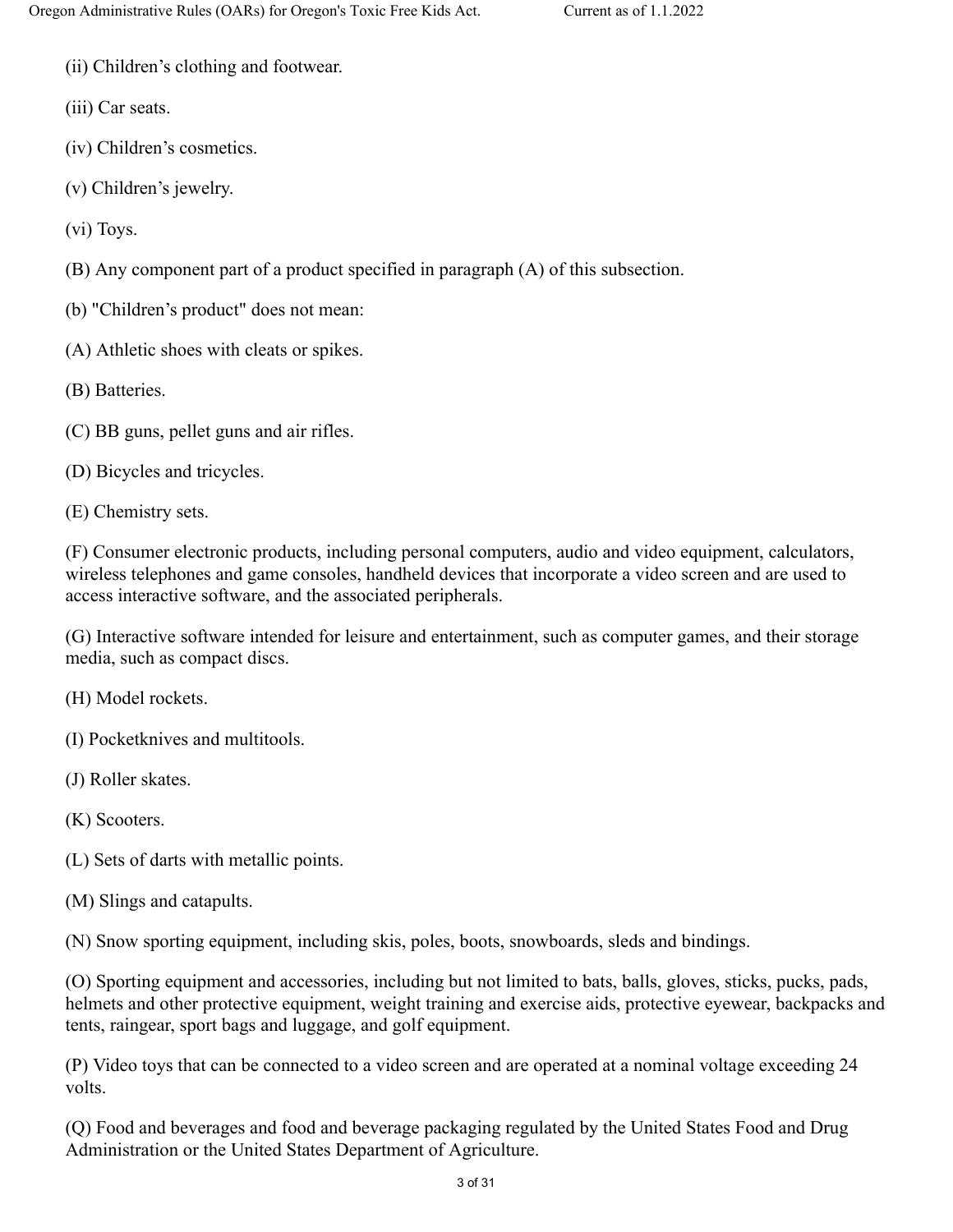(9) "Component part" means a uniquely identifiable material or coating (including ink or dye) that is intended to be included as a part of a finished children's product, including, but not limited to:

(a) Bio-based materials (animal or plant based);

(b) Synthetic polymers (such as but not limited to synthetic rubber, plastics, and foams);

(c) Metals (including alloys);

(d) Glass, ceramic and siliceous material;

(e) Surface coatings (such as but not limited to paints, plating, and waterproofing);

(f) Homogenous mixtures (gels, creams, powders, liquids, adhesives, synthetic fragrances);

(g) Inks/dyes/pigments; and

(h) Textiles (synthetic fibers and blends).

(10) "Contaminant" has the meaning given that term in ORS 431A.253.

(11) "De minimis level" has the meaning given that term in ORS 431A.253.

(12) "Essential use" means a function of a HPCCCH in a children's product considered critical for performance of a product.

(13) "Exposure scenarios" means the mechanisms by which children may be exposed to HPCCCHs found in a children's product.

(14) "Hazard Assessment" or "HA" as described in OAR 333-016-3030 means an evaluation of whether a chemical or chemicals substituted for a HPCCCH in a children's product make that product less hazardous than it was when it contained the HPCCCH.

(15) "HPCCCH" means high priority chemicals of concern to children's health.

(16) "High priority chemicals of concern list" means the high priority chemicals of concern for children's health identified by the Authority in OAR 333-016-2020.

(17) "Intentionally added chemical" has the meaning given that term in ORS 431A.253.

(18) "Leachability" means the extent to which a HPCCCH is reasonably anticipated to migrate from a children's product through normal and reasonably foreseeable use and abuse of such product determined by measuring a HPCCCH at or above the practical quantification limit for the chemical established in OAR 333-016-2035(2) Exhibit A in media during simulated exposure scenarios.

(19) "Manufacturer" has the meaning given that term in ORS 431A.253.

(20) "Manufacturing control program" or "MCP" means a program implemented by the manufacturer or its suppliers to control the amount of a HPCCCH present as a contaminant at or above de minimis levels through the implementation of tools, processes and oversight that support effective chemicals management at all levels to include supply chain management, quality assurance and educational programs. Control includes the minimization, reduction or elimination of contaminants when possible.

(21) "Mouthable" has the meaning given that term in ORS 431A.253.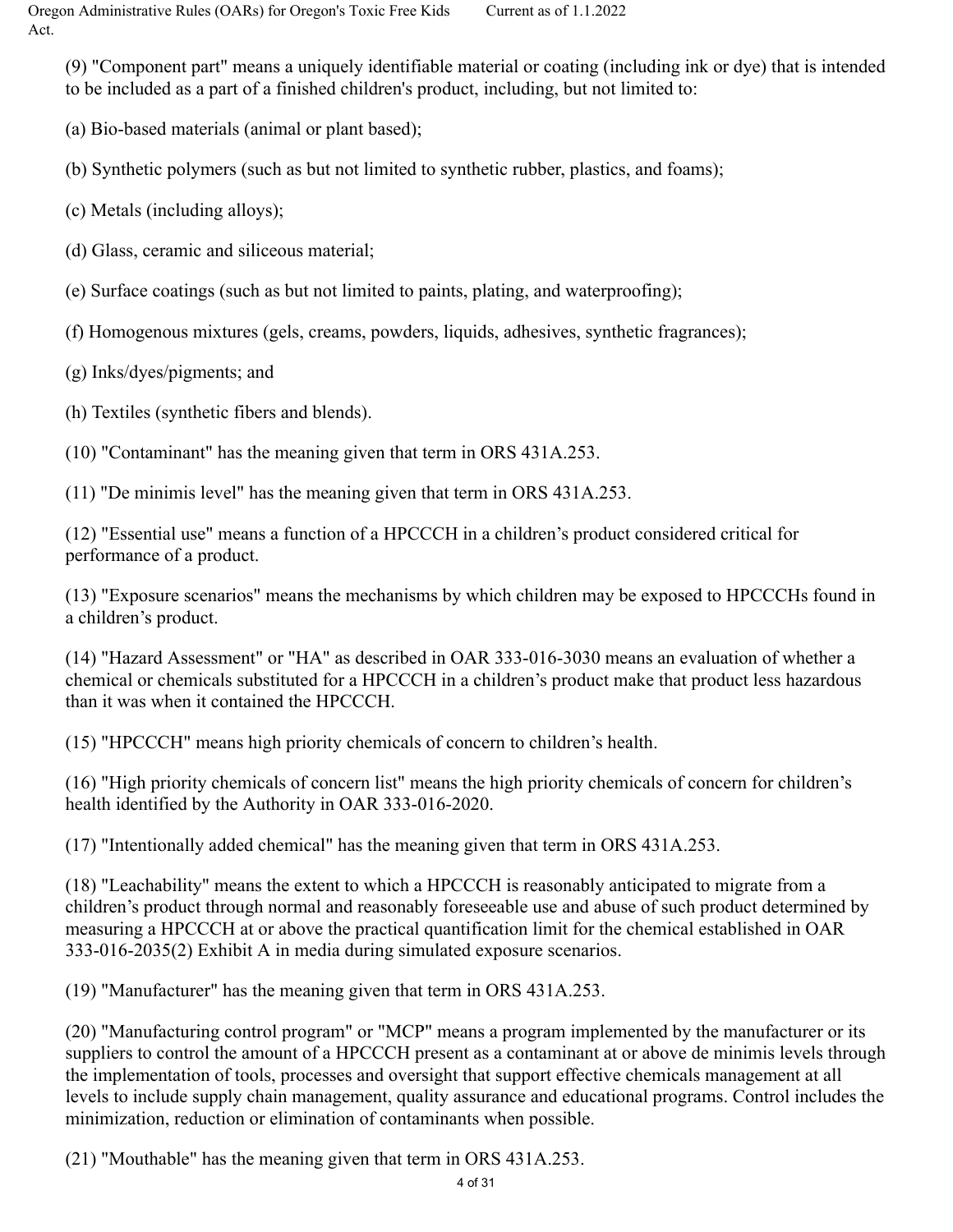(22) "Non-essential use" means a function of a HPCCCH in a children's product that is not critical for the performance of a product but is included for other reasons such as market demand.

(23) "Owner" for purposes of clarifying the definition of "manufacturer" means the person or entity, whether an importer or a distributor, that offers the children's product for sale in Oregon.

(24) "Practical quantification limit" has the meaning given that term in ORS 431A.253.

(25) "Product category" means the "brick" level of the GS1 Global Product Classification (GPC) standard, which identifies products that serve a common purpose, are of a similar form and material, and share the same set of category attributes.

(26) "Quantitative Exposure Assessment" or "QEA" means an assessment as described in OAR 333-016-3050 of whether a HPCCCH used in children's products is or is not reasonably anticipated to result in exposure based upon an analysis of leachability and bioavailability of the HPCCCH used in children's products.

(27) "Reasonably foreseeable use and abuse" includes: non-incidental skin contact; swallowing; mouthing; inhalation of gaseous products emitted by a children's product; the aging of a children's product; and may include breaking during typical and reasonable use by children or other situations of a similar nature.

(28) "Substitutable role" means a role for or presence of a HPCCCH that might be regarded as essential but where alternatives to the HPCCCH have been identified that have comparable functionality and performance making the use of the HPCCCH no longer essential.

(29) "These rules" means OAR 333-016-2001 to 333-016-3080.

(30) "Trade association" has the meaning given that term in ORS 431A.253.

**Statutory/Other Authority:** ORS 413.042 & ORS 431A.253 - 431A.280 **Statutes/Other Implemented:** ORS 431A.253 - 431A.280 **History:** PH 9-2021, amend filed 02/28/2021, effective 03/01/2021

PH 29-2015, f. 12-29-15, cert. ef. 1-1-16

#### **333-016-2020**

### **Chemicals of High Concern to Children**

The following chemicals are designated as high priority chemicals of concern for children's health when used in children's products:

- (1) Formaldehyde (50-00-0).
- (2) Aniline (62-53-3).
- (3) N-Nitrosodimethylamine (62-75-9).
- (4) Benzene (71-43-2).
- (5) Vinyl chloride (75-01-4).
- (6) Acetaldehyde (75-07-0).
- (7) Methylene chloride (75-09-2).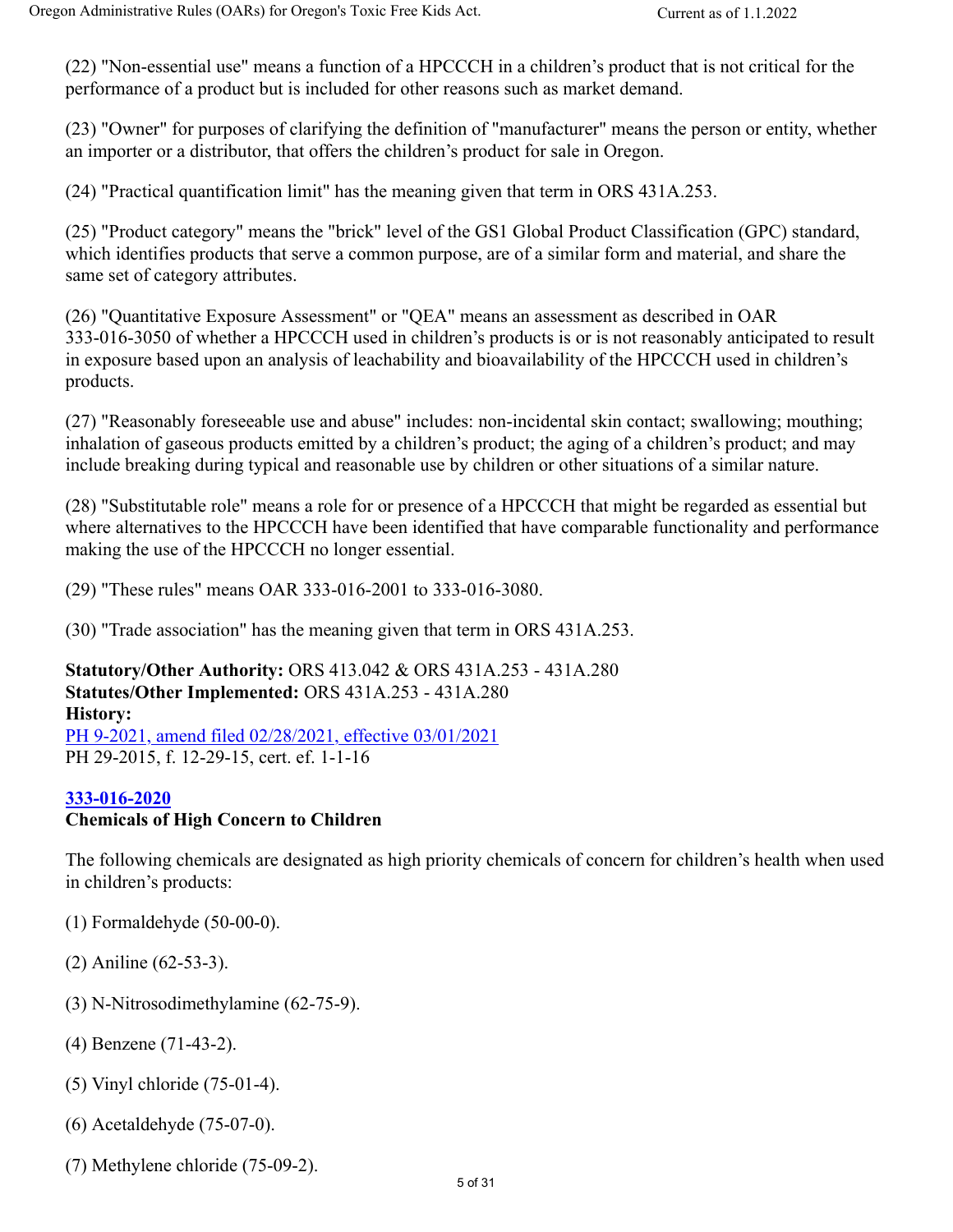- (8) Carbon disulfide (75-15-0).
- (9) Methyl ethyl ketone (78-93-3).
- (10) 1,1,2,2-Tetrachloroethane (79-34-5).
- (11) Tetrabromobisphenol A (TBBPA) (79-94-7).
- (12) Bisphenol A (BPA) (80-05-7).
- (13) Bisphenol S (BPS) (80-09-1).
- (14) Dicyclohexyl phthalate (DCHP) (84-61-7).
- (15) Diethyl phthalate (DEP) (84-66-2).
- (16) Diisobutyl phthalate (DIBP) (84-69-5).
- (17) Di-n-butyl phthalate (DBP) (84-74-2).
- (18) Di-n-hexyl phthalate (DnHP) (84-75-3).
- (19) Butyl benzyl phthalate (BBP) (85-68-7).
- (20) N-Nitrosodiphenylamine (86-30-6).
- (21) Hexachlorobutadiene (HCDB) (87-68-3).
- (22) Propyl paraben (94-13-3).
- (23) Butyl paraben (94-26-8).
- (24) 2-Aminotoluene (95-53-4).
- (25) 2,4-Diaminotoluene (95-80-7).
- (26) Methyl paraben (99-76-3).
- (27) 4-Hydroxybenzoic acid (99-96-7).
- (28) Ethylbenzene (100-41-4).
- (29) Styrene (100-42-5).
- (30) 4-Nonylphenol (104-40-5); 4-NP and its isomer mixtures including CAS 84852-15-3 and CAS 25154-52-3.
- (31) 4-Chloroaniline (106-47-8).
- (32) Acrylonitrile (107-13-1).
- (33) Ethylene glycol (107-21-1).
- (34) Toluene (108-88-3).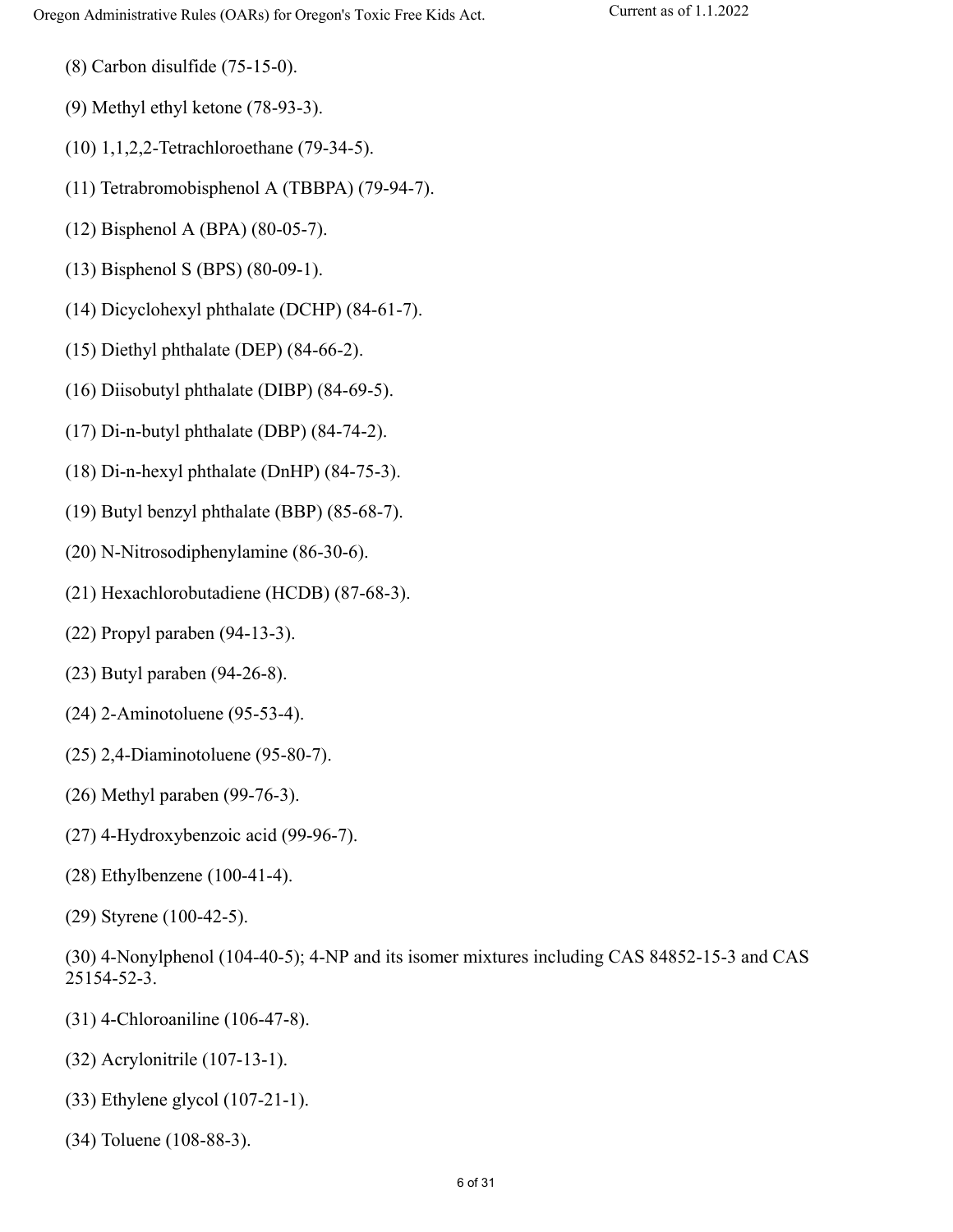(35) Phenol (108-95-2).

- (36) 2-Methoxyethanol (109-86-4).
- (37) Ethylene glycol monoethyl ether (110-80-5).
- (38) Triphenyl phosphate (TPP) (115-86-6).
- (39) Tris(2-chloroethyl) phosphate (TCEP) (115-96-8).
- (40) Di-2-ethylhexyl phthalate (DEHP) (117-81-7).
- (41) Di-n-octyl phthalate (DnOP) (117-84-0).
- (42) Hexachlorobenzene (118-74-1).
- (43) 3,3'-Dimethylbenzidine and Dyes Metabolized to 3,3'-Dimethylbenzidine (119-93-7).
- (44) Ethyl paraben (120-47-8).
- (45) 1,4-Dioxane (123-91-1).
- (46) Tetrachloroethene (127-18-4).
- (47) Benzophenone-2 (Bp-2) (131-55-5).
- (48) 4-tert-Octylphenol (140-66-9).
- (49) Estragole (140-67-0).
- (50) 2-Ethylhexanoic acid (149-57-5).
- (51) Pentachlorobenzene (608-93-5).
- (52) Bisphenol F (BPF) (620-92-8).
- (53) C.I. Solvent yellow 14 (842-07-9).
- (54) N-Methylpyrrolidone (872-50-4).
- (55) Decabromodiphenyl ether (BDE-209) (1163-19-5).
- (56) Ethylhexyl diphenyl phosphate (EHDPP) (1241-94-7).
- (57) Perfluorooctane sulfonic acid and its salts; PFOS (1763-23-1).
- (58) 4-Octylphenol (1806-26-4).
- (59) 2-Ethyl-hexyl-4-methoxycinnamate (5466-77-3).
- (60) Mercury & mercury compounds (7439-97-6).
- (61) Antimony and Antimony compounds (7440-36-0).
- (62) Arsenic and Arsenic compounds (7440-38-2), including arsenic trioxide (1327-53-3) and dimethyl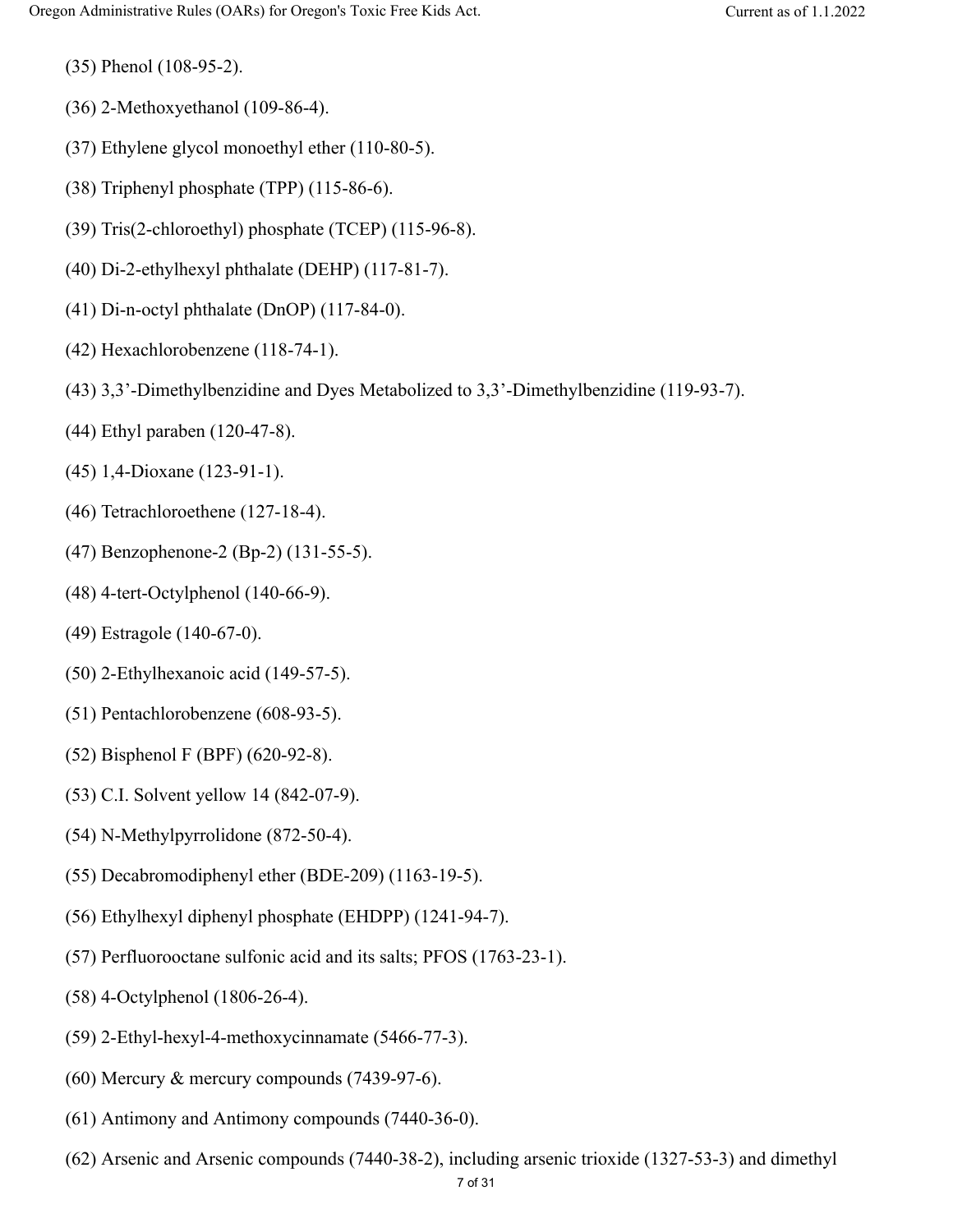arsenic (75-60-5).

- (63) Cadmium and cadmium compounds (7440-43-9).
- (64) Cobalt and cobalt compounds (7440-48-4).
- (65) Tris(1-chloro-2-propyl) phosphate (TCPP) (13674-84-5).
- (66) Tris(1,3-dichloro-2-propyl) phosphate (TDCPP) (13674-87-8).
- (67) Butylated hydroxyanisole (BHA) (25013-16-5).
- (68) Hexabromocyclododecane (25637-99-4).
- (69) Diisodecyl phthalate (DIDP) (26761-40-0).
- (70) Diisononyl phthalate (unbranched) (DINP) (28553-12-0).
- (71) Short-chain chlorinated paraffins (SCCP) (85535-84-8).
- (72) Chlorinated paraffins (108171-26-2).
- (73) 2-ethylhexyl-2,3,4,5-tetrabromobenzoate (TBB) (183658-27-7).

**Statutory/Other Authority:** ORS 413.042 & ORS 431A.255 **Statutes/Other Implemented:** ORS 431A.255 **History:**

PH 91-2021, amend filed 12/29/2021, effective 01/01/2022 PH 9-2021, amend filed 02/28/2021, effective 03/01/2021 PH 252-2018, amend filed 09/11/2018, effective 01/01/2019 PH 29-2015, f. 12-29-15, cert. ef. 1-1-16

#### **333-016-2030**

#### **Modifications to the List of High Priority Chemicals of Concern for Children's Health**

(1) The Oregon Health Authority shall consider adding a chemical to the list of high priority chemicals of concern for children's health in OAR 333-016-2020 if that the chemical:

(a) Has been added to any of the following:

(A) Washington's list of Chemicals of High Concern to Children (WAC 173-334-130);

(B) Maine's list of Chemicals of High Concern (Maine law 38 § 1693-A(2));

(C) Minnesota's list of Chemicals of High Concern (Minn. Stat. 2010 116.9401 – 116.9407);

(D) Vermont's list of Chemicals of high concern to children (18 V.S.A. chapter 38A § 1773);

(b) Is currently or subsequently identified by the United States Environmental Protection Agency (USEPA) as being "carcinogenic to humans", or "likely to be carcinogenic to humans" through USEPA's Integrated Risk Information System;

(c) Has been or is subsequently found to have a reference dose or reference concentration based on neurotoxicity through USEPA's Integrated Risk Information System;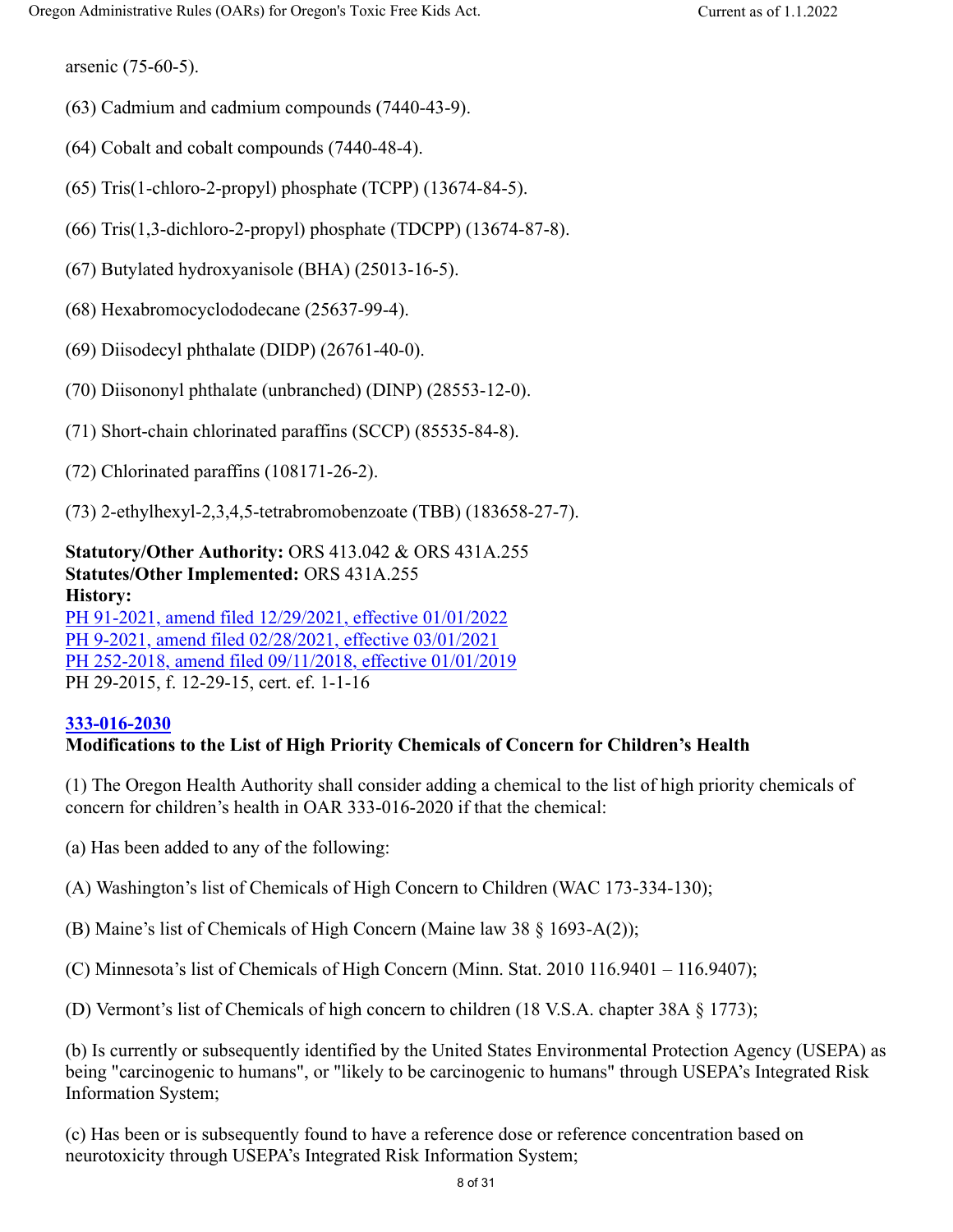(d) Is currently or subsequently identified in monographs on the Potential Human Reproductive and Developmental Effects, United States Office of Health and Human Services National Toxicology Program, Office of Health Assessment and Translation as a reproductive or developmental toxicant; or

(e) Is currently or subsequently identified by the Centers for Disease Control and Prevention in its National Report on Human Exposure to Environmental Chemicals.

(2) The Authority shall also consider adding a chemical to the list of HPCCCHs in OAR 333-016-2020 if that the chemical, on or after the effective date of these rules:

(a) Is found to have the potential, as demonstrated by credible, peer-reviewed scientific evidence to:

(A) Harm the normal development of a fetus or child or cause other developmental toxicity;

(B) Act as a carcinogen;

(C) Cause genetic damage or reproductive harm;

(D) Disrupt the endocrine system;

(E) Damage the nervous system, immune system or organs;

(F) Cause other systemic toxicity;

(G) Be a very persistent toxic substance by having a half-life greater than or equal to one of the following:

(i) A half-life in soil or sediment of greater than one hundred eighty days.

(ii) A half-life greater than or equal to sixty days in water or evidence of long-range transport; or

(H) Be a very bioaccumulative toxic substance by having a bioconcentration factor or bioaccumulation factor greater than or equal to five thousand, or if neither are available, having a log Kow greater than 5.0; and

(b) Has been found through:

(A) Biomonitoring to be present in human blood, umbilical cord blood, breast milk, urine or other bodily tissues or fluids;

(B) Sampling and analysis to be present in household dust, indoor air, drinking water or elsewhere in the home environment; or

(C) Monitoring to be present in fish, wildlife or the natural environment.

(3) The Oregon Health Authority may remove a chemical from the list if the Authority determines that:

(a) The chemical is no longer being used in children's products; or

(b) The chemical has been removed from any of the lists identified in subsection (1)(a) through (e) of this rule.

(4) The list of HPCCCHs in OAR 333-016-2020 may only be modified by following the Administrative Procedures Act rulemaking process.

**Statutory/Other Authority:** ORS 413.042 & ORS 431A.255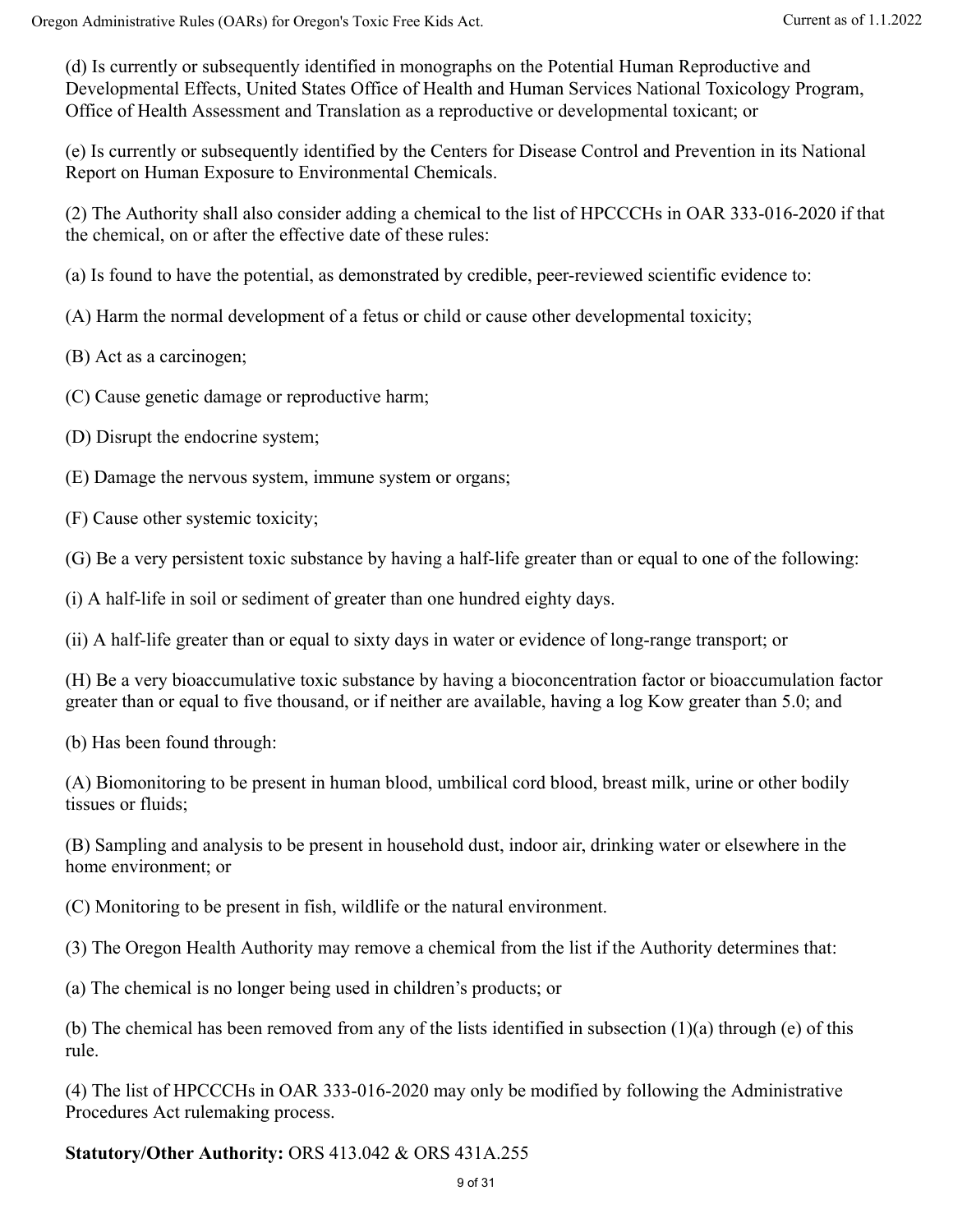**Statutes/Other Implemented:** ORS 431A.255 **History:** PH 9-2021, amend filed 02/28/2021, effective 03/01/2021 PH 29-2015, f. 12-29-15, cert. ef. 1-1-16

### **333-016-2035**

### **Manufacturer Disclosure of High Priority Chemicals of Concern for Children's Health Used in Children's Products: Practical Quantification Limits**

(1) The practical quantification limit for a chemical that is a contaminant is 100 parts per million.

(2) The practical quantification limits for intentionally added chemicals are the limits established in Exhibit A, incorporated by reference.

### [ED. NOTE: To view attachments referenced in rule text, click here to view rule.]

**Statutory/Other Authority:** ORS 413.042 **Statutes/Other Implemented:** ORS 431A.253 – 431A.280 **History:** PH 91-2021, amend filed 12/29/2021, effective 01/01/2022 PH 9-2021, amend filed 02/28/2021, effective 03/01/2021 PH 280-2018, amend filed 12/10/2018, effective 01/01/2019 PH 10-2017, minor correction filed 10/12/2017, effective 10/12/2017 PH 34-2016, f. & cert. ef. 12-1-16

#### **333-016-2060**

#### **Notification Requirements**

(1) For purposes of this rule, "unit" has the same meaning as "component part" as that is defined in OAR 333-016-2010.

(2) No later than January 1, 2018, and every other year thereafter, a manufacturer of a children's product sold or offered for sale in this state that contains a HPCCCH listed in OAR 333-016-2020 in an amount at or above a de minimis level must submit:

(a) A notice to the Authority that contains all the information required in these rules, unless the manufacturer or product is exempt; and

(b) A nonrefundable fee of \$250 for the notification of each HPCCCH as specified in OAR 333-016-2080.

(3) The first manufacturer's notice due on January 1, 2018, applies to children's products sold or offered for sale in this state between January 1, 2017 and December 31, 2017.

(4) Subsequent manufacturer reports are due on January 1st of even numbered years for the previous twoyear biennial notice period. For example, for the reporting year 2020, a manufacturer must include children's products sold or offered for sale between January 1, 2018, and December 31, 2019, that contain a HPCCCH listed in OAR 333-016-2020.

(5) The notice required in section (2) of this rule must include the following:

(a) The name and Chemical Abstracts Service Registry Number of the chemical contained in the children's product;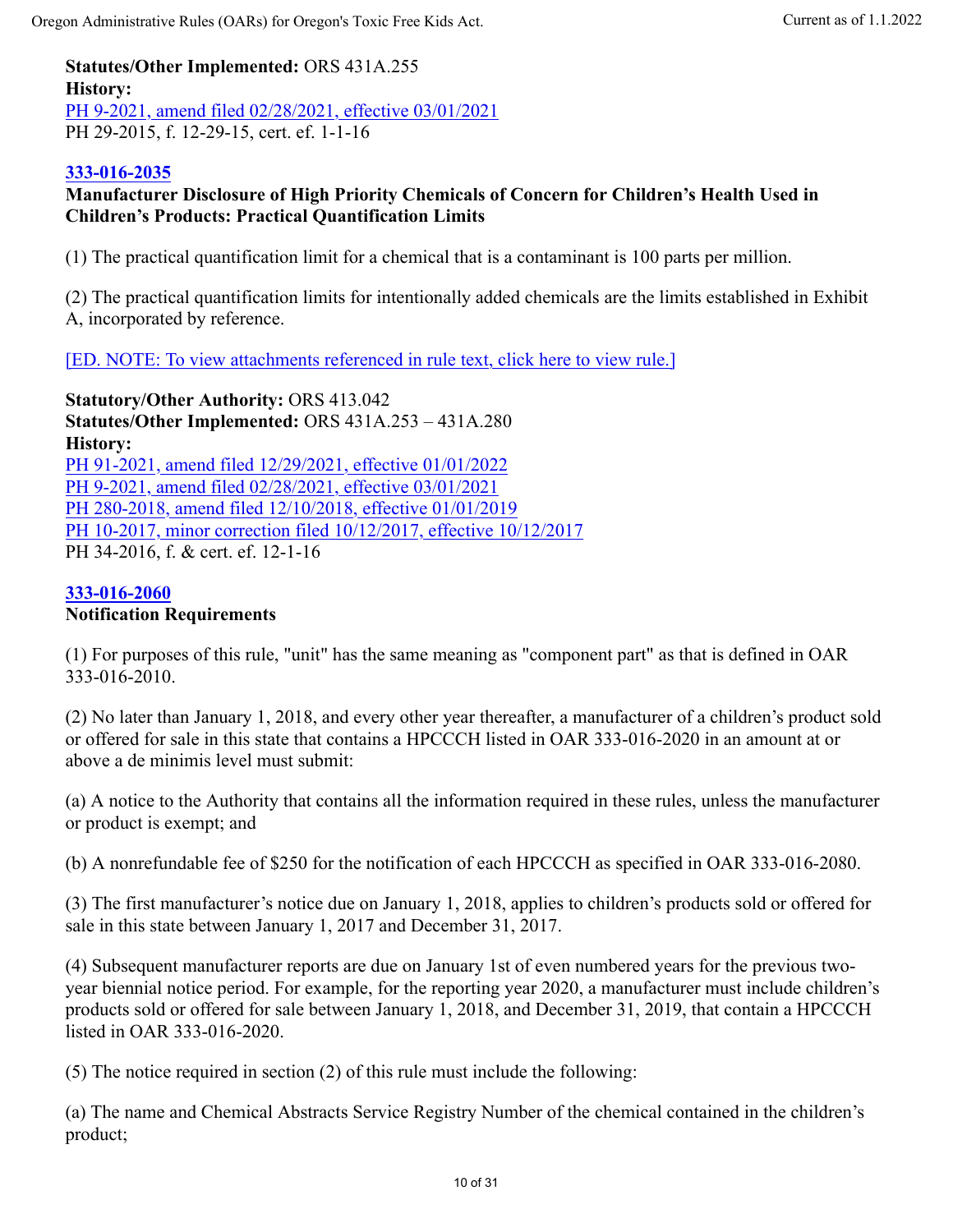(b) The product category of the children's product that contains the chemical;

(c) A description of the function of the chemical in the children's product;

(d) The amount of the chemical used in each unit within each product category. The amount of the chemical used in each unit of the children's product is to be reported as a range rather than an exact amount. If there are multiple concentrations for a given unit in a particular product category, the manufacturer must use the highest concentration for reporting.

(e) The target age category for whom the children's product is intended, either ages 0-3, 3-12 or 0-12 yearsold;

(f) The number of the children's product that contain the high priority chemical either sold or offered for sale in Oregon during the biennial notice period;

(g) The name and address of the manufacturer, and the name, address and telephone number of the contact person for the manufacturer;

(h) The name, address and contact information for the trade association submitting the notification on behalf of the affected industry; and

(i) Any other information that the manufacturer deems relevant to the appropriate use of the children's product.

(6) No later than January 1, 2020, and every other year thereafter, notices to the Authority shall be submitted utilizing the Interstate Chemicals Clearinghouse's High Priority Chemicals Data System (HPCDS) or alternate data system designated by the Authority. A link to the data system will be made available on the Toxic Free Kids Program website: www.healthoregon.org/toxicfreekids.

(7) If a manufacturer, required to report under ORS 431A.258, is acquired by another business entity, merges into another business entity or separates into distinct business entities, the new controlling entity must submit the required biennial notices to the Authority.

(8) If a manufacturer has included a children's product in a notice required under these rules, and determines that there is no change to the information for the product except the number of products sold or offered for sale submitted to the Authority in the previous notice, the manufacturer may, in lieu of including the children's product again in a subsequent notice, submit a written statement, or if available, an electronic notification indicating that the previous reported data is still valid for that children's product. The notification shall include the number of products sold or offered for sale during the biennial notice period.

(9) A trade association may provide the notice required in these rules on behalf of a member manufacturer. If a trade association reports on a member manufacturer's behalf, the trade association must specify which member or members the association is reporting on behalf of, including the name and contact information of a representative for each of those members, and must submit the fees for each member as required in OAR 333-016-2080**.**

(10) A trade association who fulfills the notice or exemption from notice requirements as well as waiver or hazard assessment requests in these rules on behalf of a member manufacturer will not be held liable for a violation or penalty as a result of the member manufacturer's noncompliance with the requirements of these rules.

(11) A manufacturer may, during the notification process, submit to the Authority recommendations regarding technical, financial or logistical support considered necessary for the implementation of innovation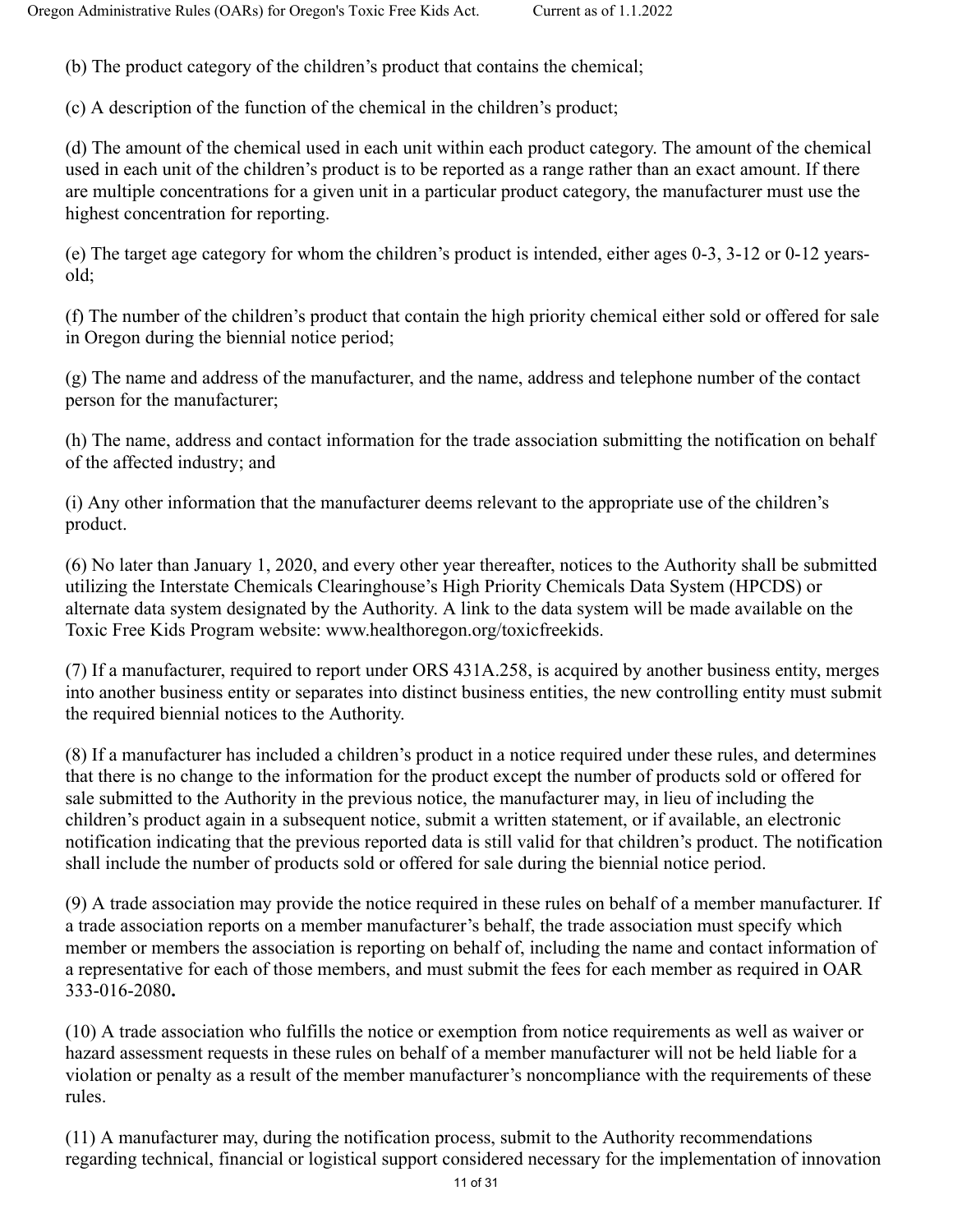and green chemistry solutions related to HPCCCH used in children's products.

(12) Only one person or entity that falls within the definition of manufacturer is required to report with respect to a particular children's product. The Authority will hold the following primarily responsible for ensuring that it receives a complete, accurate, and timely notice for the children's product, in the following order:

(a) Any person or entity that manufactured the children's product, unless it has no presence in the United States.

(b) Any person or entity that distributed or made available for distribution the children's product, unless it has no presence in the United States.

(c) The importer or owner of the children's product in the United States.

(13) The Authority will enforce the reporting requirements in this rule against a manufacturer in the same order as the priority order for reporting in section (12) of this rule.

(14) If a manufacturer has included a children's product in a notice required under these rules, and removes the HPCCCH from that children's product it shall, within 180 days of removal, submit a written statement, or if available, an electronic notification indicating the HPCCCH that was removed, whether another HPCCCH was substituted and the date the removal was effective, unless the Authority has already been notified under OAR 333-016-3010(1). Such notification will help the Authority avoid any unnecessary enforcement actions because of a failure to report or failure to comply with the other requirements of these rules.

**Statutory/Other Authority:** ORS 413.042 & 431A.258 **Statutes/Other Implemented:** ORS 431A.258 **History:**

PH 91-2021, amend filed 12/29/2021, effective 01/01/2022 PH 40-2021, temporary amend filed 08/26/2021, effective 08/26/2021 through 02/21/2022 PH 9-2021, amend filed 02/28/2021, effective 03/01/2021 PH 253-2018, amend filed 09/11/2018, effective 10/01/2018 PH 5-2017, f. 1-31-17, cert. ef. 2-1-17 PH 34-2016, f. & cert. ef. 12-1-16

## **333-016-2065**

## **Formal Communications Regarding Toxic Free Kids**

Formal communication between manufacturers or trade associations and the Authority relating to waiver, chemical substitution, chemical removal, or exemption requests, and their fees, shall be to and from ToxicFreeKids.Program@dhsoha.state.or.us.

**Statutory/Other Authority:** ORS 413.042 & ORS 431A.258 **Statutes/Other Implemented:** ORS 431A.258 **History:** PH 9-2021, adopt filed 02/28/2021, effective 03/01/2021

## **333-016-2070**

## **Exemptions from Notice Requirement**

(1) A manufacturer of children's products with annual worldwide gross sales of less than \$5 million, as reported on the most recent tax return filed by the manufacturer before the notification required under OAR 333-016-2060, is exempt from all the requirements of these rules.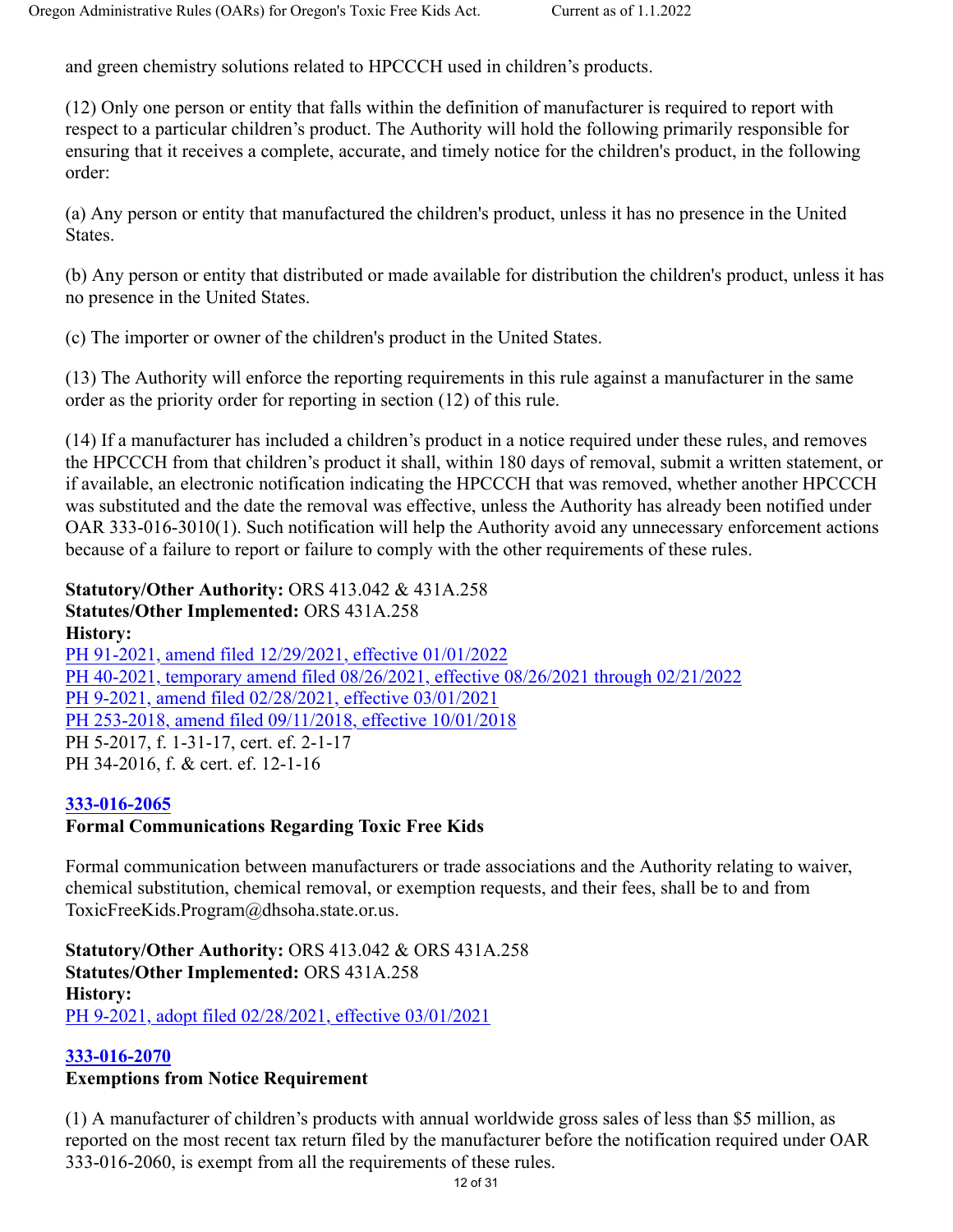(2) If, following the filing of the most recent tax return, a manufacturer's annual worldwide gross sales are \$5 million or more, the manufacturer must submit a notice as required under OAR 333-016-2060. The notice must be submitted during the next applicable reporting period or within 180 days of the filing, whichever is later.

(3) A manufacturer or trade association may submit to the Authority a request for an exemption from these rules if the HPCCCH in a children's product is present only as a contaminant at or above the de minimis level, and a manufacturing control program (MCP) is in place. A request for an exemption must be accompanied by any applicable fees in OAR 333-016-2080.

(a) An exemption request submitted by a trade association on behalf of its members must identify each member for which the exemption is being requested, including the name and contact information of a representative for each of those members.

(b) A request for an exemption from these rules by any entity must be received by the Authority before the last day (December 31st) of the two-year biennial notice period.

(4) In order to meet the standards for an exemption an MCP must be structured using at least one of the following categories:

(a) Manufacturing processes, for example polymerization of plastic resin, injection-molding of plastic, padtransfer printing, silk screening;

(b) Materials or group of materials, for example multiple styrenic plastics;

(c) Component parts;

(d) A HPCCCH present as a contaminant at or above the de minimis level; or

(e) Finished products.

(5) In addition to the information provided in section (4) of this rule a manufacturer or a trade association must document in its exemption request the specific HPCCCH present as a contaminant at or above the de minimis level that the MCP is intended to address and the product categories where the HPCCCH are found. MCPs submitted in support of an exemption request by a trade association on behalf of a member or members must include the product categories for which each member is seeking an exemption.

(6) In order for the manufacturer to demonstrate that an MCP meets the minimum standards for an exemption, the MCP must meet generally-recognized industry best manufacturing practices and processes for the control of a HPCCCH, such as but not limited to**:**

(a) The most current and appropriate International Standards Organization (ISO) requirements for a specific manufacturing process or facility. The manufacturer must demonstrate how the ISO certification held by the manufacturer or supplier is controlling the contaminant in a component part or in the finished children's product**.**

(b) Another established certification or standards manufacturing control program such as, but not limited to, Sony Corporations Green Partners Standards, the European ROHS (Restriction of Hazardous Substances in Electronic Parts), and EN-71.

(c) The most current American Society for Testing and Materials (ASTM) International standards that provide the recommended industry standards for materials used or produced in the manufacturing process;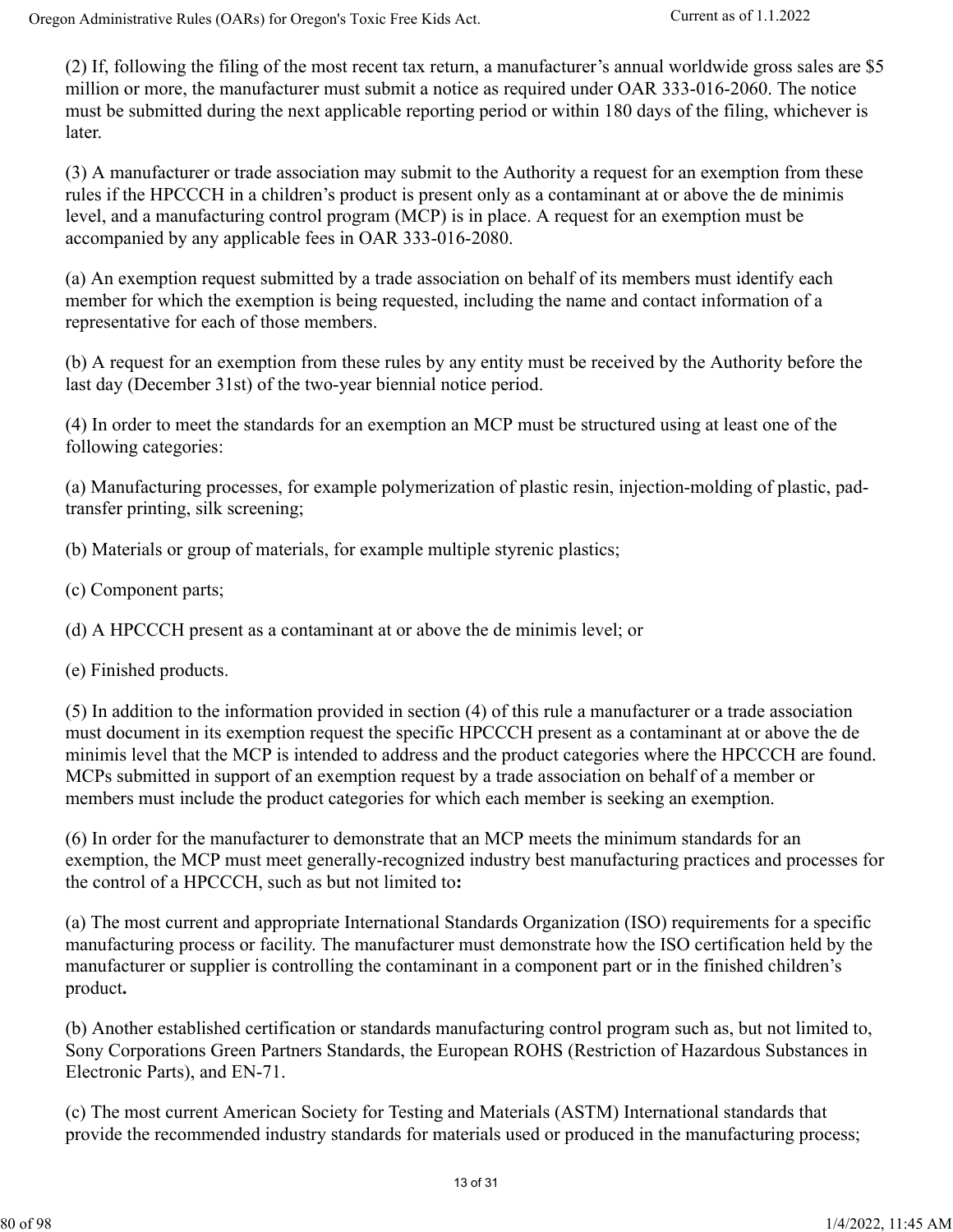(d) Any proven alternative methodology that will enable the manufacturer to demonstrate:

(A) That the methodology controls the contaminant to the lowest practicable levels in the finished children's product; and

(B) That the alternative methodology is as or more effective at controlling the contaminant than the standards in subsections (a) through (c) of this section.

(7) For any category described in section (4) of this rule a manufacturer must provide adequate evidence that the contaminant is being controlled, including but not limited to:

(a) Periodic laboratory test reports from a third-party laboratory accredited to the current ISO/IEC 17025 standards by an accreditation body that is a signatory to the International Laboratory Accreditation Cooperation (ILAC) mutual recognition arrangement. The laboratory must be accredited for the method used to conduct the testing. The testing must show the presence, if quantifiable, and the amount of a HPCCCH, including documentation that characterizes the test methodology.

(b) A supplier's certificate of analysis documenting the maximum levels of contaminant in any category described in section (4) of this rule for which the exemption is being requested. A certificate of analysis must include:

(A) The name and address of the laboratory that performed the tests;

(B) The name and description of the product or material being tested, including, if known, the batch number used by the original manufacturer;

(C) The date of the batch's manufacture;

(D) A description of methodology employed to take samples from the batch to ensure that samples are representative of the product or material being tested;

(E) A reference to the analytical laboratory test method used, including the data quality assurance criteria and reporting limits;

(F) The results of all analytical laboratory tests performed on the batch for which the certificate is issued (in numerical form, where applicable) and a comparison with the established acceptance criteria (limits);

(G) The date or dates on which the test or tests were performed; and

(H) The signature of an authorized representative of the laboratory, and the contact information for that individual.

(c) Documentation demonstrating that the instituted control measures are able to control the contaminant, as appropriate for the category described in section (4) of this rule, including but not limited to, the quantification of the degree of contaminant control occurring because of contaminant control measures instituted.

(8) In addition to meeting one of the requirements of section (6) of this rule a manufacture must document and describe, in its exemption request, whether the manufacturer's or the manufacturer's supplier's manufacturing control process, include any of the following**:**

(a) Procedures to ensure the quality and purity of feedstock, whether raw or recycled;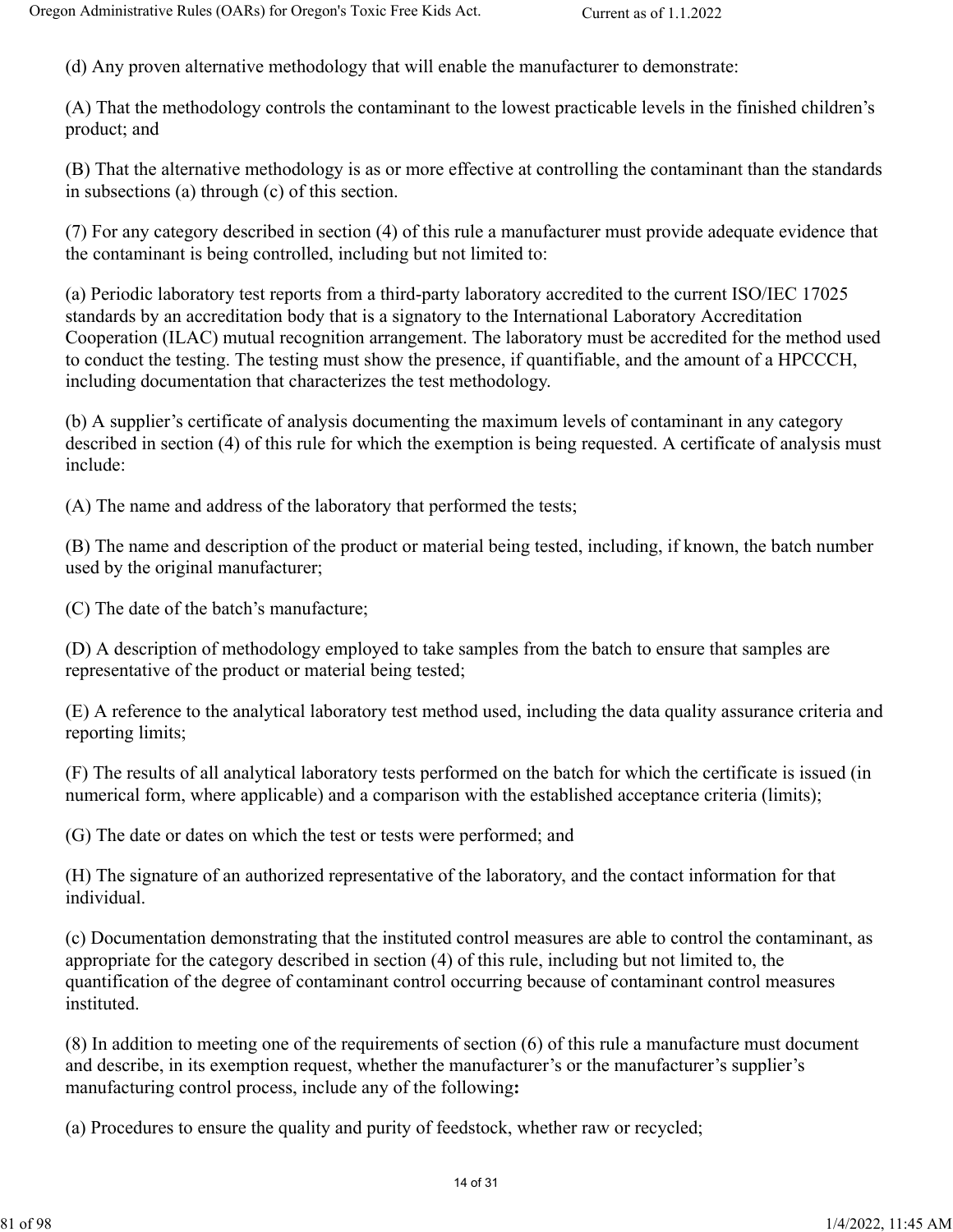(b) Contract specifications for manufacturing process parameters, for example material purity, drying and curing times when relevant to the presence of high priority chemicals in the finished children's product components;

(c) Periodic testing that is for the presence and amount of HPCCCH in the finished children's product, including documentation of how tests were conducted and applicable lab results from an accredited thirdparty laboratory that meets the standards in subsection (7)(a) of this rule;

(d) Procedures and approaches to audit the methods used by contractors or suppliers to control a HPCCCP present as a contaminant in a children's product; and

(e) Education and outreach to members of a supply chain about the importance to the manufacturer of controlling the amount of HPCCCH in supplied materials through activities such as discussions with suppliers, oral presentations, written materials or webinars.

(9) The Authority, upon receipt of an exemption request will date stamp the document. Once date stamped the Authority must approve or deny an exemption request within 180 days.

(a) If the Authority does not approve or disapprove the exemption request within 180 days the manufacturing control program exemption is deemed approved.

(b) If the Authority approves the exemption the Authority will notify the manufacturer of the approval, in writing.

(c) If an exemption request is disapproved, the Authority will provide written notice to the manufacturer of the disapproval and the reason for the disapproval.

(10) If the Authority disapproves an exemption request, the manufacturer may submit a revised exemption request for consideration within 180 days after the Authority's notice of disapproval.

(11) If the exemption request is denied a second time, the manufacturer will have 90 days from the date of the written notification of disapproval to submit a notification in accordance with OAR 333-016-2060.

(12) A manufacturer who has been denied an exemption request a second time may submit a new exemption request under section (3) of this rule during future biennial notice periods.

(13) At any time the Authority may request additional information from a manufacturer requesting an exemption, and may specify the time period by which the manufacturer must provide the requested information

(14) A manufacturer or trade association may request an amendment of an MCP previously approved by the Authority. A request must be made at least 30 days before the next biennial notice period. Such amendments are limited to the following:

(a) The addition of product categories to an MCP provided that the HPCCCH in the manufacturing of products in these added categories is monitored and controlled, at all stages, with the specific mechanisms, tests and processes itemized in the approved MCP.

(b) Changes in the specific mechanisms, tests and processes identified in an approved MCP that are used to control an HPCCCH.

(c) The inclusion of additional members for specific product categories on an MCP approved by the Authority provided those members use all specific mechanisms, tests and processes itemized on the approved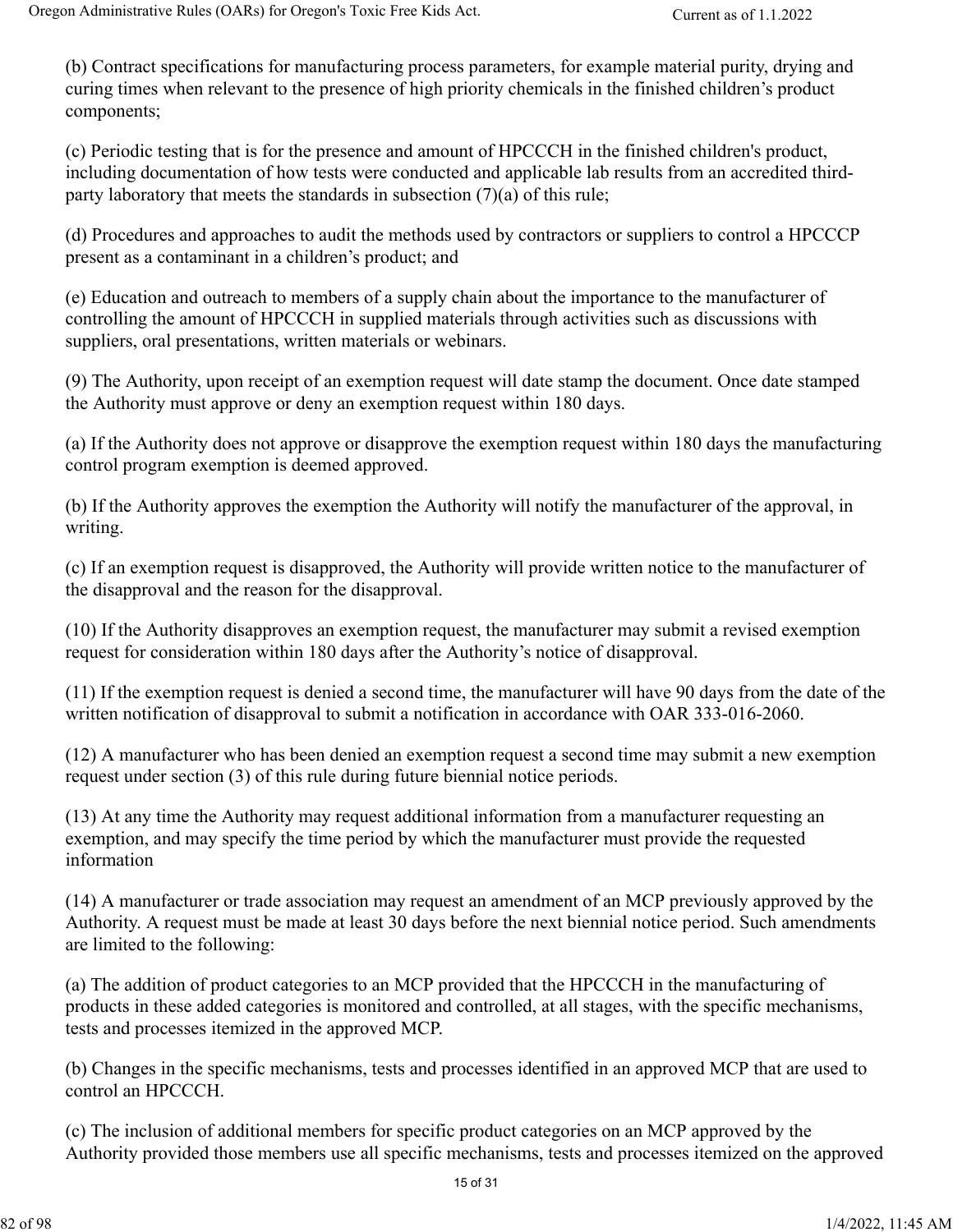MCP for those product categories.

(15) The Authority may impose an MCP review fee under OAR 333-016-2080(1)(b)(B) for review of a request to amend an approved MCP.

(16) Within 90 days the Authority will inform the holder of the approved exemption request if the proposed amendment to the MCP still meets the standards for exemption as described in these rules.

(17) Trade associations seeking to include additional members on an MCP approved by the Authority in accordance with subsection  $(14)(c)$  of this rule shall submit a new exemption request as specified in section (3) of this rule. A request to add a member manufacturer to an approved MCP must include the product categories for which each member manufacturer is seeking exemption from these rules.

(18) A trade association must notify the Authority within 90 days of the date it determines a manufacturer member listed on an approved MCP is no longer party to an approved MCP.

(19) An approved MCP is only valid for the manufacturer that submitted it for approval. If a manufacture with an approved MCP merges with or is acquired by another business entity the new controlling entity must send a notice to the Authority within 90 days confirming that the specific mechanisms, tests and processes itemized in the previously approved MCP will continue to be utilized, or the exemption will be considered by the Authority to be invalid.

**Statutory/Other Authority:** ORS 413.042, 431A.258 & 431A.268 **Statutes/Other Implemented:** ORS 431A.258 & 431A.268 **History:** PH 9-2021, amend filed 02/28/2021, effective 03/01/2021 PH 5-2017, f. 1-31-17, cert. ef. 2-1-17 PH 34-2016, f. & cert. ef. 12-1-16

## **333-016-2080**

#### **Fees**

(1) The following fees are established:

(a) Notification. A nonrefundable fee of \$250 for the notification of each HPCCCH reported to the Authority under OAR 333-016-2060(1).

(b) Exemption request made under OAR 333-016-2070(3) or an amendment to an exemption request under OAR 333-016-2070(14)(b):

- (A) A non-refundable fee of \$1,500; and
- (B) \$200 per hour for review of an MCP.
- (c) Request for waiving requirement to remove or substitute chemicals:
- (A) A non-refundable fee of \$1,500; and
- (B) \$200 per hour for review of an Alternatives Assessment or a Quantitative Exposure Assessment.
- (d) Request to substitute chemicals:
- (A) A non-refundable fee of \$1,500; and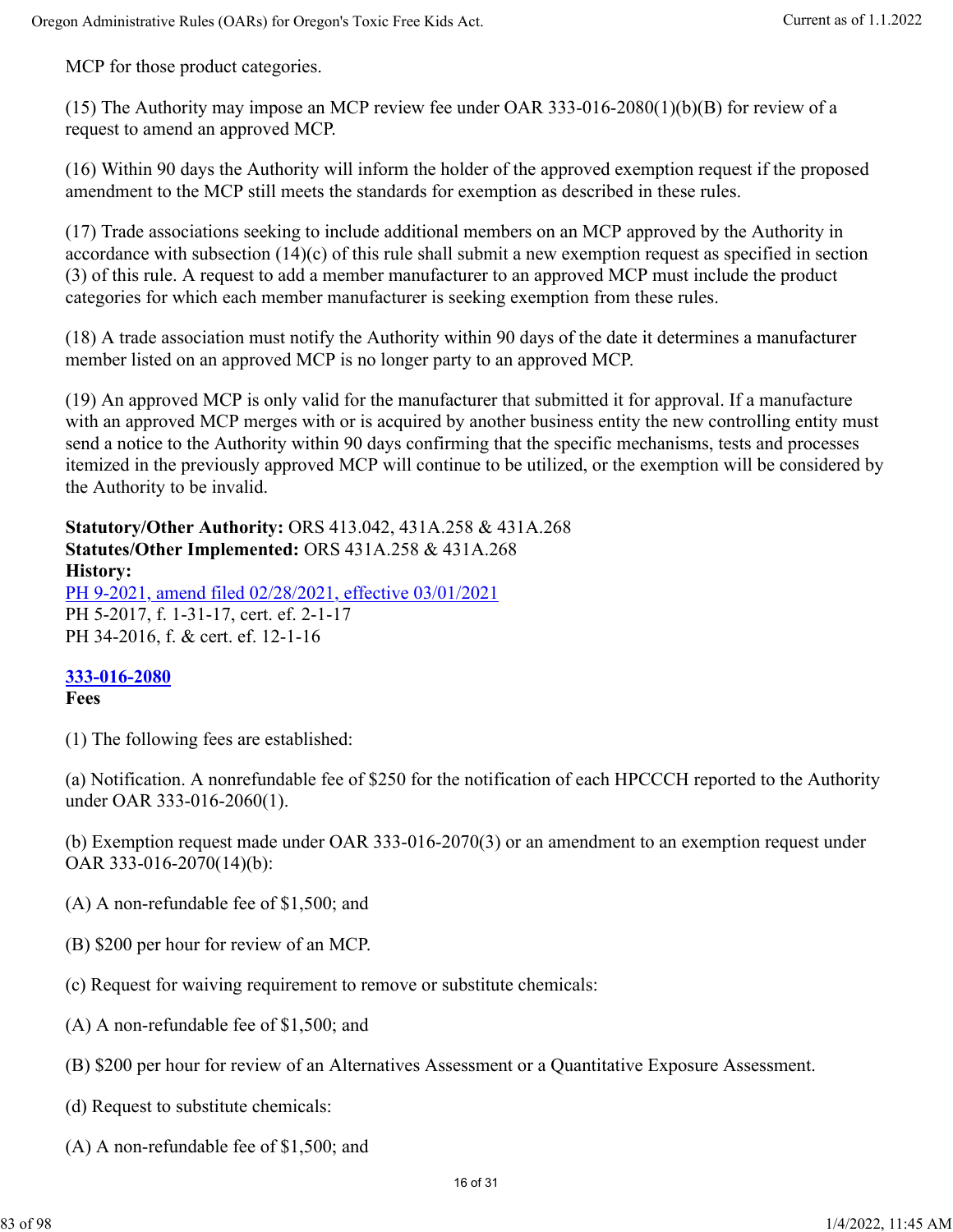(B) \$200 per hour for review of a Hazard Assessment conducted with an alternative methodology under OAR 333-016-3030(4).

(e) A non-refundable fee of \$1,500 for a request to be exempt from removal or substitution requirements under OAR 333-016-3015.

(2) The Authority will not accept an exemption request per OAR 333-016-2070(3) and (14)(b) or OAR 333-016-3015; a waiver to remove or substitute chemicals; a request to substitute chemicals; or a request to be exempt from removal or substitution requirements under OAR 333-016-3015 unless the non-refundable fee under this rule is submitted along with the request.

(3) Prior to reviewing a request for a waiver, chemical substitution, exemption OAR 333-016-2070 and (14)(b) or a Hazard Assessment conducted with an alternative methodology under OAR 333-016-3030(4), the Authority will send the applicant an estimate for the cost of the review. Unless the applicant informs the Authority in writing within seven business days of the date the fee estimate was sent, objecting to the estimate, the Authority will consider the estimate to be acceptable and will send an invoice to the applicant once the review of complete.

(4) If an applicant objects to the estimate within seven business days the Authority will not review the request and the applicant may do one of the following:

(a) Submit a second version of the initial request within 30 calendar days of the date the applicant submitted its objection to the Authority, in which case no additional application fee is required; or

(b) Submit a new request and \$1,500 non-refundable fee, if more than 30 days has passed since the applicant submitted its objection to the Authority; or

(c) Comply with OAR 333-016-3010(3) or 333-016-2060.

(5) If a second version of the initial request is submitted under section (4)(a) of this rule or if a new request is submitted under (4)(b) of this rule, the Authority will provide a new estimate of the cost of the review. The Applicant will have seven calendar days to respond by either accepting or declining the estimate. If the estimate is declined or a response is not received within seven business days, the Authority will consider the request for a waiver, chemical substitution, exemption under OAR 333-016-2070(3) and (14)(b), or Hazard Assessment conducted with an alternative methodology under OAR 333-016-3030(4) to be incomplete and the request will not be reviewed. The Authority will not accept a third version of the initial request or another 'new request' and the manufacturer of the children's products for which the exemption, waiver or substitution request was made must comply with the applicable Oregon Administrative Rules.

(6) If in the course of its review the Authority expects the actual number of hours to exceed the estimate by more than 15 percent the Authority will stop the review and send a new estimate to the applicant. Within seven business days from the date the new estimate was sent the applicant must do one of the following:

(a) Accept the revised estimate by agreeing to pay for the new estimated amount; or

(b) Decline the new estimate and the Authority will consider the request for a waiver, chemical substitution, or exemption incomplete, and the request will not be reviewed. The Authority will invoice the Applicant for the actual hours spent on the review.

(7) The process delineated in Sections 3 through 6 of this rule also applies to revised requests for a waiver, chemical substitution, an exemption under OAR 333-016-2070(3) and (14), or a Hazard Assessment conducted with an alternative methodology under OAR 333-016-3030(4) .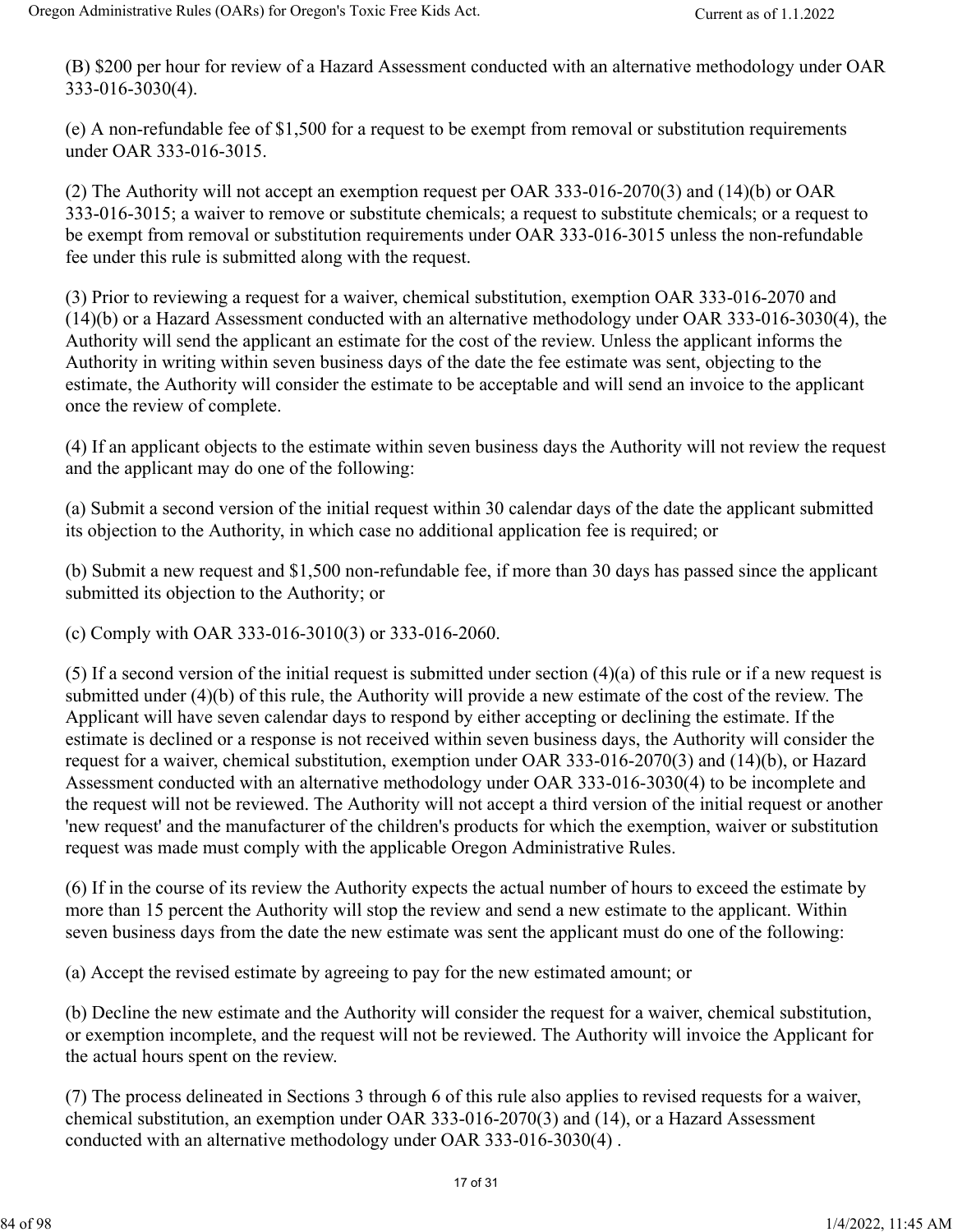(8) An applicant must pay its review fees within 30 days of receipt of the invoice.

**Statutory/Other Authority:** ORS 413.042 & 431A.270 **Statutes/Other Implemented:** ORS 431A.270 **History:** PH 9-2021, amend filed 02/28/2021, effective 03/01/2021 PH 253-2018, amend filed 09/11/2018, effective 10/01/2018 PH 5-2017, f. 1-31-17, cert. ef. 2-1-17

#### **333-016-3010**

#### **Removal or Substitution of High Priority Chemicals**

(1) On or before the date on which a manufacturer of a children's product must submit the third biennial notice required under OAR 333-016-2060 for a HPCCCH that is present in a children's product, the manufacturer must remove or make a substitution, or seek a waiver under OAR 333-016-3040 if the HPCCCH is present in a children's product that is:

(a) Mouthable;

(b) A children's cosmetic; or

(c) Made for, marketed for use by or marketed to children under three years of age.

(2) A manufacturer with 25 or fewer employees may apply for a two-year extension of the date specified in ORS 431A.260 to meet the requirements of these rules. To apply for an extension a manufacturer must submit a request for an extension. A request for an extension must:

(a) Be received by the Authority on or before the date on which the manufacturer of a children's product is obligated to submit the third biennial notice required under ORS 431A.260.

(b) Include documentation that the manufacturer had an average of 25 or fewer employees on its payroll during the third biennial notice period and the number of employees currently employed by the manufacturer.

(3) A manufacturer that has previously reported a HPCCCH to the Authority and later removes the HPCCCH from a children's product sold or offered for sale in Oregon and does not substitute another chemical or is no longer manufacturing such a product, must submit notice to the Authority that the manufacturer is no longer using the chemical or a substitute chemical or manufacturing the product. The notice must be submitted no later than the last day (December 31st) of the third biennial notice period. The notice shall include:

(a) The product category of the children's product;

(b) The brand names under which it is sold in Oregon and the model numbers of the children's product associated with those brand names; and

(c) Universal Product Code or Stock Keeping Unit codes, style codes or other mechanisms sufficient to identify product models sold in Oregon, which have been assigned by the manufacturer.

(4) From the date that the notice under section (3) of this rule is submitted, the manufacturer has 90 calendar days to:

(a) Cease selling or offering for sale in Oregon the children's product; and

(b) Provide notice to all known distributers and retailers to whom the product was distributed that the product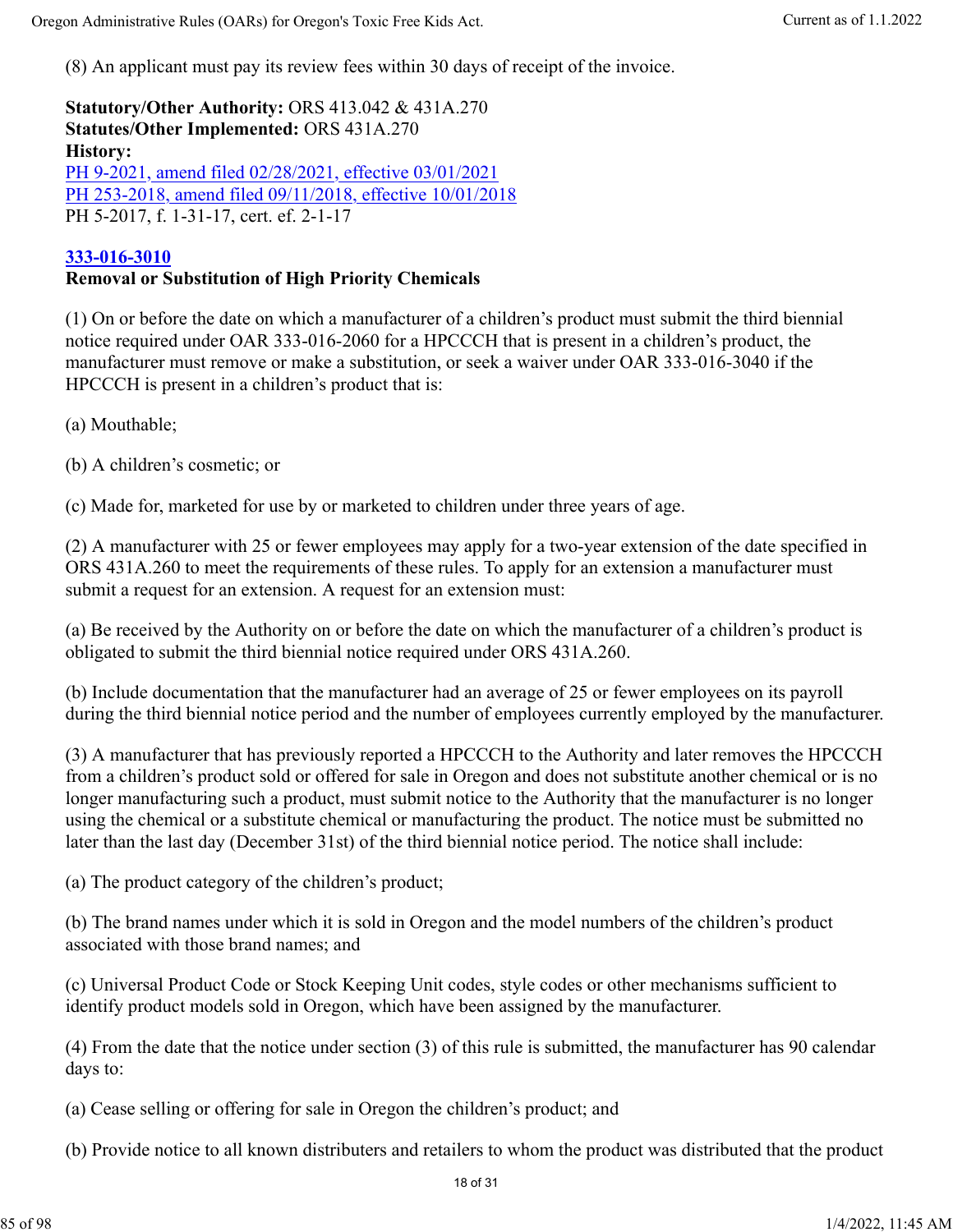may no longer be sold or offered for sale in Oregon. To identify affected units of such children's products, the notice shall include Universal Product Code, Stock Keeping Unit codes, style codes or other mechanisms sufficient to identify the affected product models.

(5) Units identified in this rule may no longer be sold or offered for sale in Oregon.

(6) Manufacturers shall provide the Authority with the notice in subsection (4)(b) of this rule and a list of known distributers and retailers to whom notice was given.

(7) A manufacturer that intends to substitute a HPCCCH pursuant to ORS 431A.263 must comply with OAR 333-016-3030.

**Statutory/Other Authority:** ORS 413.042, ORS 431A.260 & ORS 431A.268 **Statutes/Other Implemented:** ORS 431A.260 **History:** PH 9-2021, adopt filed 02/28/2021, effective 03/01/2021

### **333-016-3015**

### **Exemptions from Removal or Substitution Requirements**

(1) For purposes of this rule "children's product" is a children's product as defined in ORS 431A.253 that is:

(a) Mouthable;

(b) A children's cosmetic; or

(c) Made for, marketed for use by or marketed to children under three years of age.

(2) A manufacturer is exempt from meeting the requirement of removal or substitution of a HPCCCH in a children's product under ORS 431A.260 if one or more of the following is met:

(a) The children's product contains a HPCCCH used in children's products at levels that are at or below allowable levels for children's products as established by the Consumer Product Safety Improvement Act of 2008, P.L. 110-314, 122 Stat. 3016, as in effect on July 27, 2015.

(b) A manufacturer is in compliance with a federal consumer product safety standard adopted under federal law that establishes allowable levels for children's products of a high priority chemical of concern for children's health used in children's products.

(c) The State of Washington has granted an exemption for the removal or substitution of a HPCCCH in the same children's product model for which the exemption is requested under OAR 333-016-3015.

(d) A children's product has been tested under applicable EN-71 standards, by a laboratory that is accredited to conduct such testing under the current edition of ISO/IEC 17025 by an accreditation body that is a signatory to the International Laboratory Accreditation Cooperation mutual recognition arrangement.

(3) More than one product model may be submitted in a single exemption request.

(4) In order to be exempt under one or more of the categories in section (2) of this rule a manufacturer must submit an exemption request and the fees specified in OAR 333-016-2080(1)(e) and provide to the Authority written supporting documentation, an electronic copy of the certificate of conformity, if available, that is issued by the applicable authority or an authorized designate, and any other supporting documentation that provides evidence that the children's product meets the applicable standards described in the applicable category including: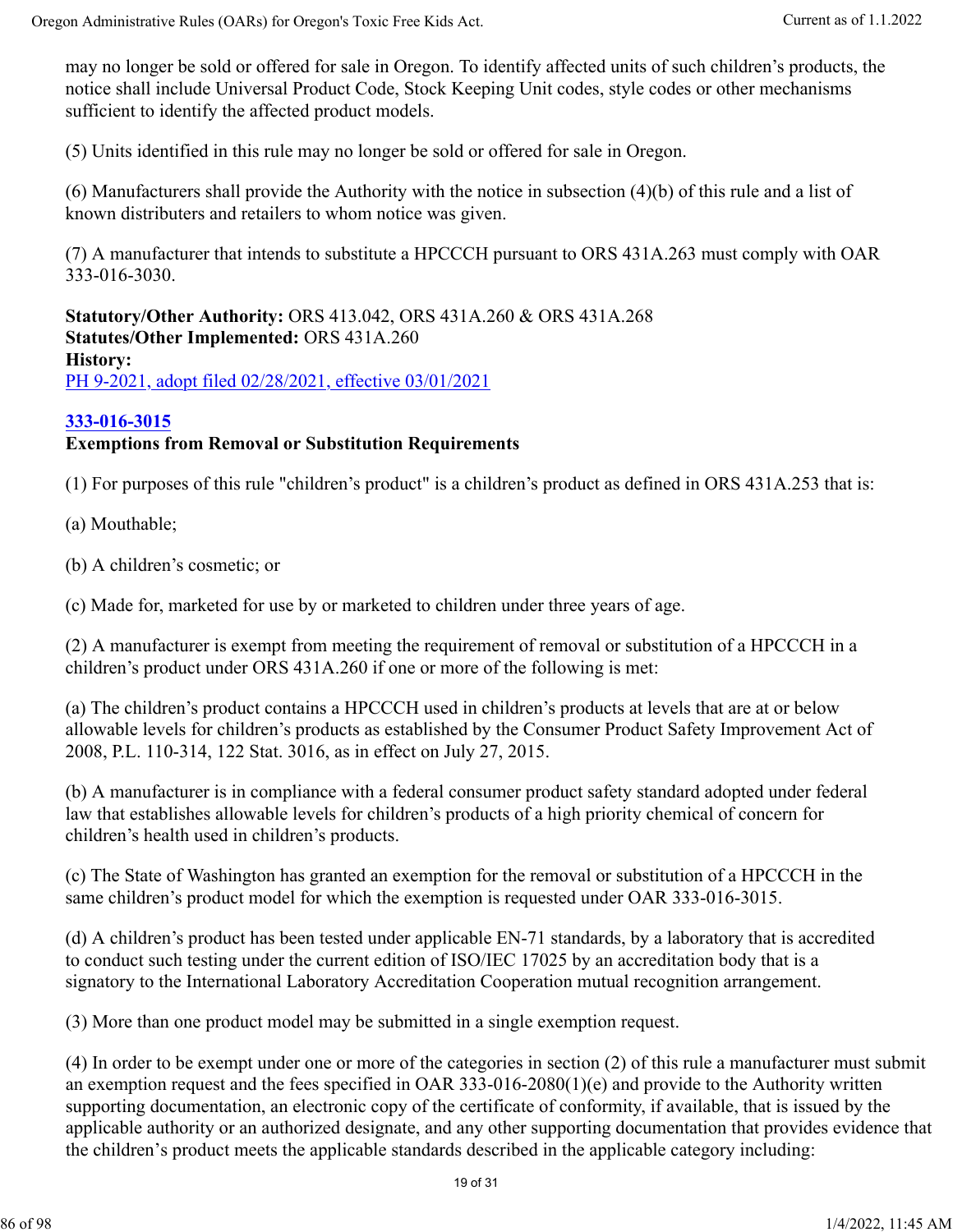(a) For an exemption request under subsection (2)(a) of this rule, the citation for the section of the Consumer Product Safety Improvement Act of 2008, P.L. 110-314, 122 Stat. 3016, in effect on July 27, 2015, naming the HPCCCH.

(b) For an exemption request under subsection (2)(b) of this rule, a citation to the federal consumer product safety standard adopted under federal law that establishes an allowable level of a HPCCCH in children's products, specific to allowable levels of the HPCCCH in children's products.

(c) For an exemption request under subsection (2)(c) of this rule, a copy of the manufacturer's request for exemption under the applicable State of Washington law and the exemption approval from that state.

(d) For an exemption request under subsection (2)(d) of this rule, an electronic copy of an actual certificate of conformity issued for the product or products for which exemption is being requested, establishing that the product or products meets current EN-71 standards applicable to the HPCCCH and product type for which an exemption is being sought.

(5) The specific children's products for which exemption is being sought under section (2) of this rule must be identified by manufacturers as specified in OAR 333-016-3010(3)(a) through (c).

(6) This written documentation must be submitted in its entirely to the Authority on or before the date on which the manufacturer is required to submit the third biennial notice under ORS 431A.258 and OAR 333-016-2060.

(7) The Authority will approve or disapprove an exemption request made under section (2) of this rule in writing within 180 days from receipt of all of the documentation required in the rule, explaining the basis of the approval or denial.

(a) If the Authority does not approve or disapprove the exemption request made under section (2) of this rule within 180 days of its submission, the exemption is deemed approved.

(b) If disapproved, a manufacturer may not resubmit an exemption request.

(8) If a manufacturer is granted an exemption under subsection (2)(c) of this rule and subsequently the State of Washington withdraws the approval for the exemption, the manufacturer must immediately notify the Authority and come into compliance with ORS 431A.260 and these rules.

**Statutory/Other Authority:** ORS 413.042 & ORS 431A.260 **Statutes/Other Implemented:** ORS 431A.260 **History:** PH 9-2021, adopt filed 02/28/2021, effective 03/01/2021

### **333-016-3020**

### **Requirements for Chemical Substitution**

(1) For purposes of this rule a "children's product" is a children's product as defined in OAR 333-016-3015(1) that is:

- (a) Mouthable;
- (b) A children's cosmetic; or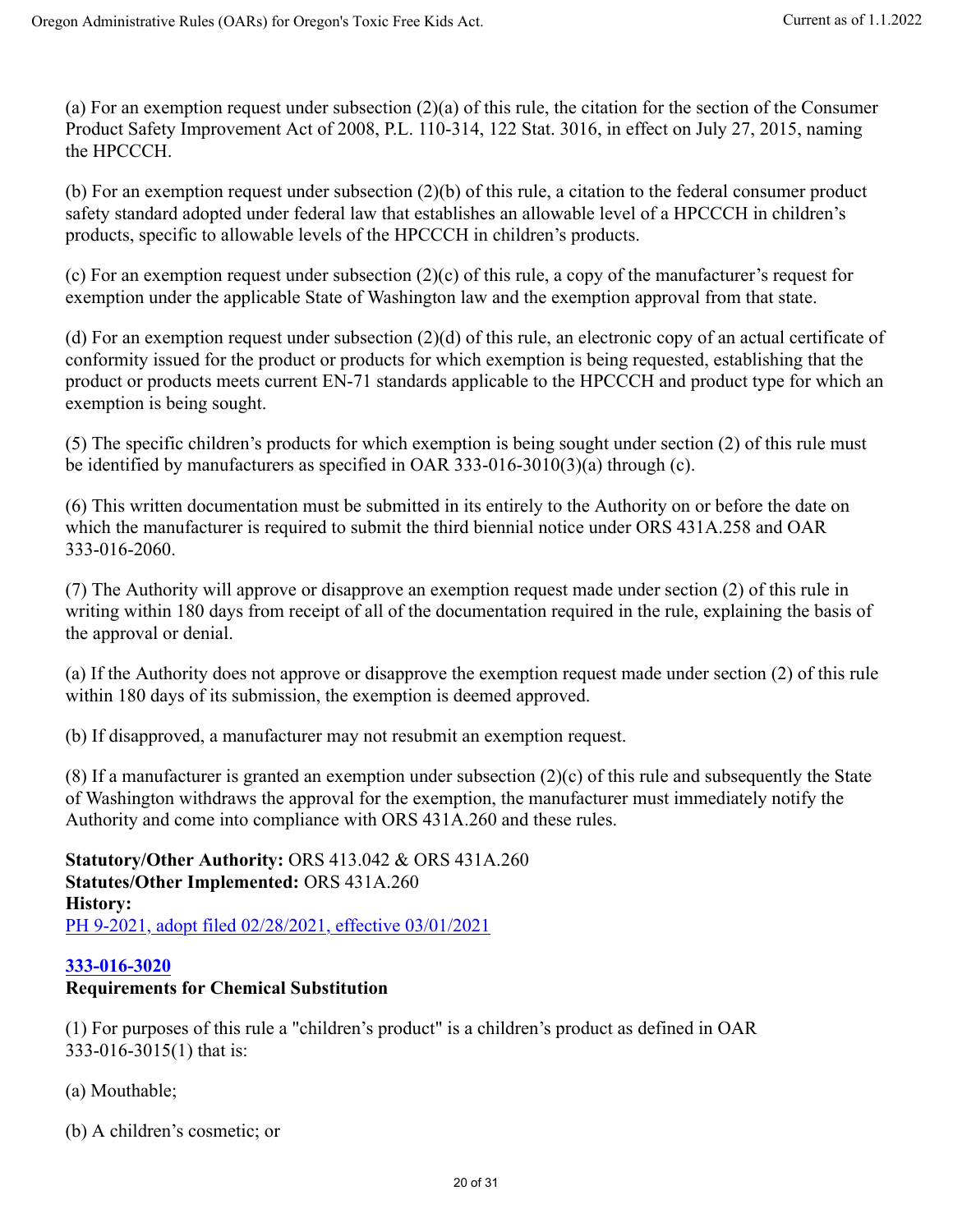(c) Made for, marketed for use by or marketed to children under three years of age.

(2) When a manufacturer of a children's product that is sold or offered for sale in Oregon removes a HPCCCH as required in ORS 431.260 and intends to sell the product in Oregon with a substitute chemical, the manufacturer must provide or submit to the Authority no later than the last day (December 31st) of the third biennial notice period for the product:

(a) A Hazard Assessment (HA) that meets the requirements in OAR 333-016-3030; and

(b) The fees specified in OAR 333-016-2080.;

(3) The Authority must either approve or disapprove a HA within 180 days of the receipt of a HA and the information and fees required in section (2) of this rule.

(4) During its review of the HA the Authority may request additional information from the manufacturer at any time and must specify the time period by which the manufacturer must provide the requested information.

(5) If the Authority does not approve or disapprove the HA within 180 days from receipt of all of the information and fees required in section (2) of this rule the HA is deemed approved and the manufacturer may continue to sell or offer for sale in Oregon the children's product for which the manufacturer submitted a HA.

(6) If the Authority approves the HA it will notify the manufacturer of the approval, in writing.

(7) If the Authority disapproves a HA it will provide written notice to the manufacturer of the disapproval and the basis for the disapproval.

(8) If the Authority disapproves a HA the manufacturer may submit a revised HA within 180 days after the date of the Authority's notice of disapproval that meets the requirements of this rule. The payment of nonrefundable fees in OAR 333-016-2080 is not required for a resubmitted HA.

(9) A revised HA is subject to the same requirements as an initial HA under this rule and the Authority will review and approve or disapprove a revised HA in the same manner as an initial HA.

(10) If the Authority disapproves an initial HA and no revised HA is submitted, the manufacturer has 90 calendar days to comply with OAR 333-016-3010(4) through (6).

(11) The Authority will not consider any additional information it did not request that has been provided by a manufacturer and received by the Authority more than seven business days after the revised HA conducted with an alternative hazard assessment methodology (OAR 333-016-3030(4)) is submitted to the Authority.

(12) A manufacturer may request a HA for one or more product models or styles.

(13) If a manufacturer requests a HA for more than one product model or style, the Authority may approve or disapprove a request in whole or in part, based on criteria established in these rules.

(14) Trade associations may submit a HA on behalf of specified member manufacturers if the following conditions are met for each HA submitted:

(a) The HA meets the requirements in OAR 333-016-3030.

(b) The fees are paid as specified in OAR 333-016-2080.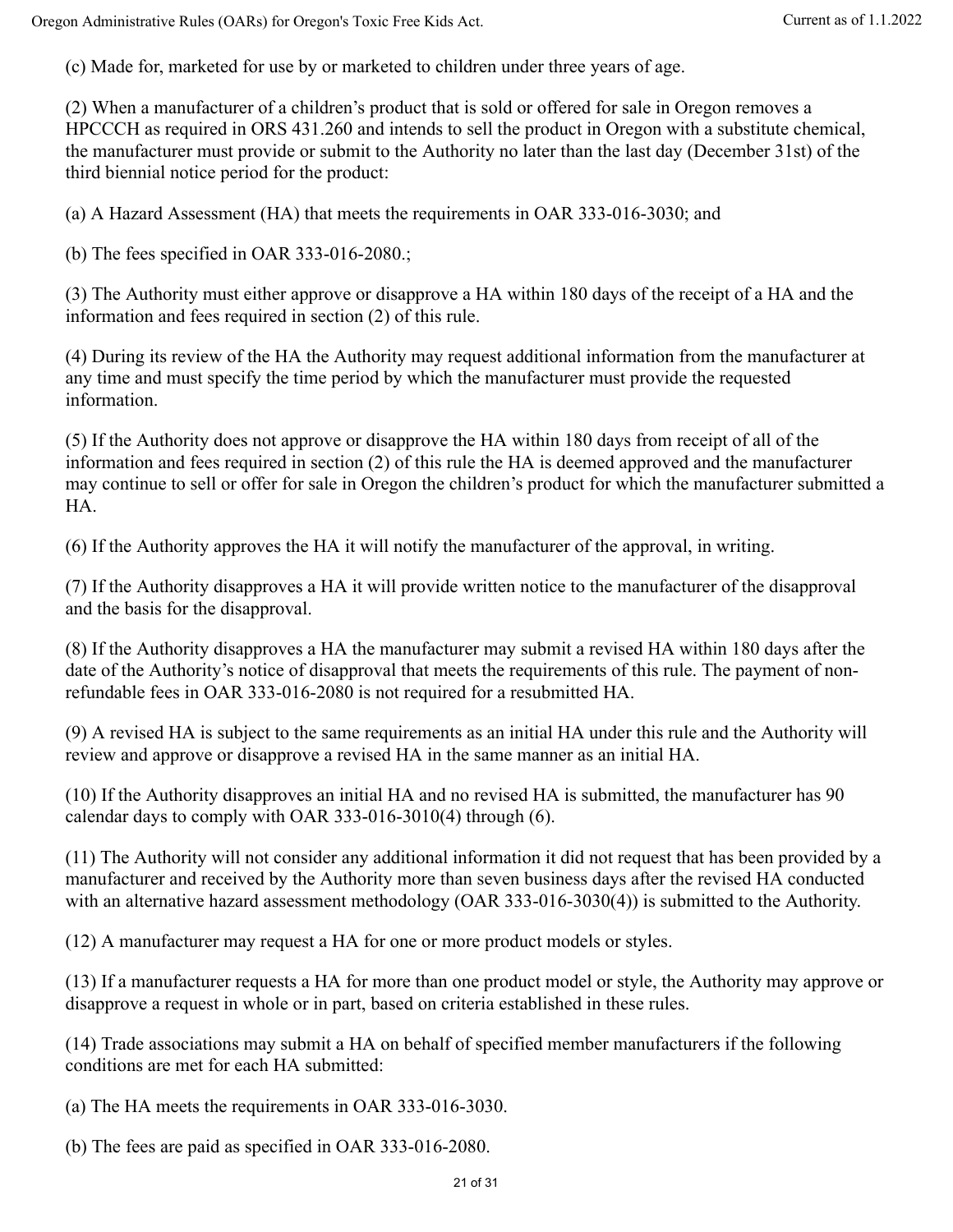(c) The products are identified on which a HA has been conducted for each participating manufacturer as specified in OAR 333-016-3010(3)(a) through (c). This list of identified products shall include the name and contact information of a representative for each specified member manufacturer.

**Statutory/Other Authority:** ORS 413.042 & ORS 431A.263 **Statutes/Other Implemented:** ORS 431A.263 **History:** PH 9-2021, adopt filed 02/28/2021, effective 03/01/2021

### **333-016-3030**

### **Hazard Assessment for Substitute Chemicals**

(1) A manufacturer must conduct a Hazard Assessment (HA) of the substitute chemical that includes:

(a) A report:

(A) By a Licensed GreenScreen Profiler using GreenScreen® for Safer Chemicals Hazard Assessment Guidance (GreenScreen methodology) that assesses the hazard level of the substitute chemical or chemicals; or

(B) Using an Authority approved methodology as described in section (4) of this rule.

(b) Information about each product model containing the HPCCCH and each final product model containing the substitute chemical that will enable the Authority to determine if the final children's product is inherently less hazardous than before. The information provided shall include but is not limited to:

(A) A high-resolution image of the product model in JPEG or PDF form.

(B) Identification of products on which a HA is conducted by manufacturers as specified in OAR 333-016-3010(3)(a) through (c).

(C) A complete list of the product model's components containing a HPCCCH at or above de minimis levels. For each component, the amount of HPCCCH in the component should be expressed as parts per million. The substitute chemical in each component of final product model should be expressed as parts per million. The HPCCCH and substitute chemical(s) shall be listed with their Chemical Abstract Numbers.

(2) The Authority will not approve a HA for a substitute chemical that has a hazard level score of 'high' or greater as determined by the GreenScreen methodology or Authority approved methodology for any of the following human health endpoints:

- (a) Reproductive toxicity;
- (b) Developmental toxicity;
- (c) Endocrine activity; or
- (d) Skin sensitization.

(3) For a HA submitted with an assessment from a Licensed GreenScreen Profiler:

(a) A HPCCCH is considered by the Authority to be comparable to a chemical that has a GreenScreen Benchmark score of 1.

(b) A substitute chemical is considered to be inherently less hazardous if it is assigned a GreenScreen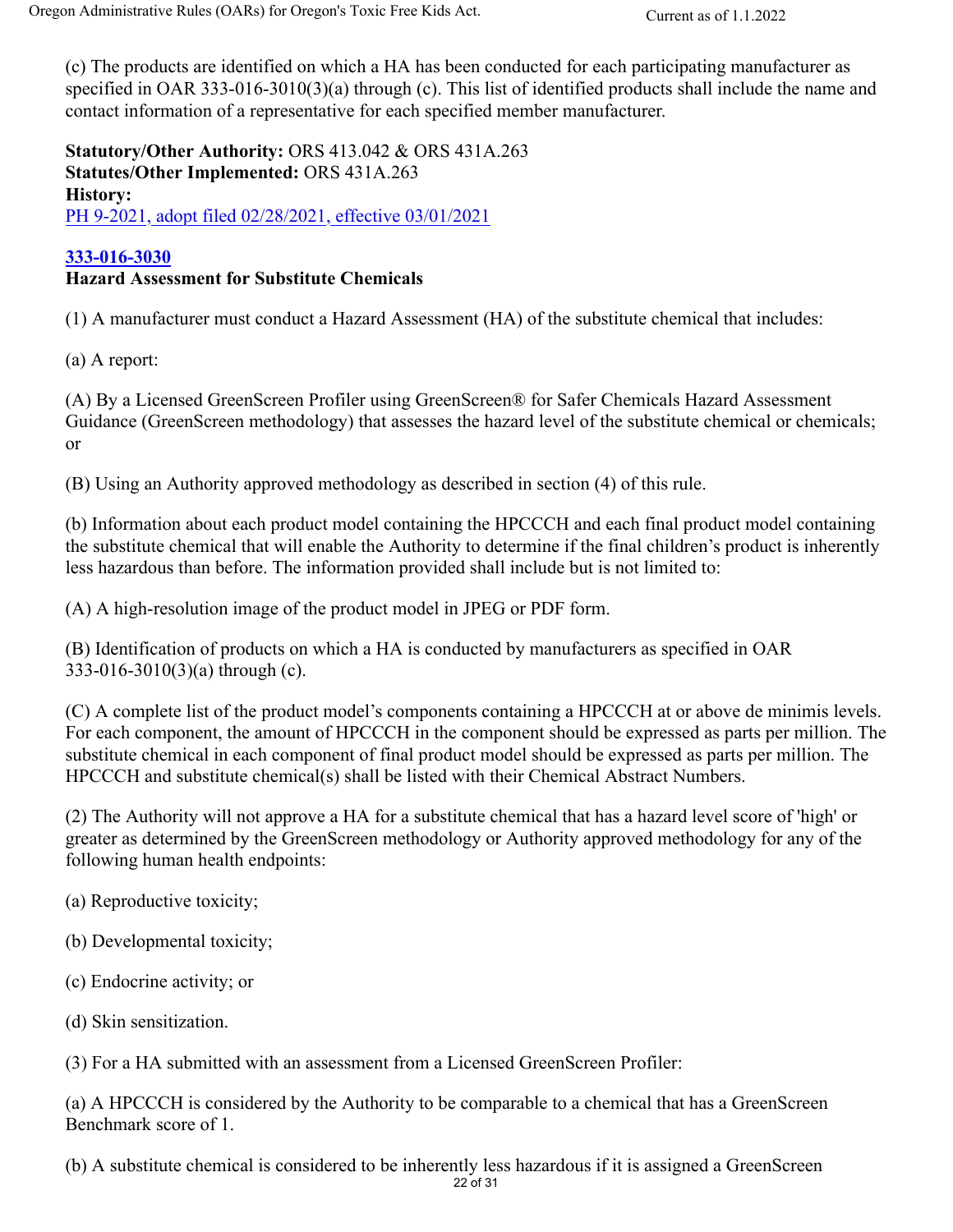Benchmark score of 2, 3 or 4, and is in compliance with section (2) of this rule.

(4) A manufacturer may request that the Authority approve an alternative methodology for conducting a HA that exists in the public domain, is hazard-focused, considers the Globally Harmonized System of Classification and Labeling of Chemicals (GHS) categorization method of health hazard, and is comparable to the GreenScreen Guidance methodology of this rule, including having an equivalent or stricter health hazard criteria for the human health endpoints described below:

- (a) Carcinogenicity;
- (b) Genotoxicity and mutagenicity;
- (c) Reproductive toxicity;
- (d) Developmental toxicity;
- (e) Endocrine activity;
- (f) Acute toxicity;
- (g) Systemic toxicity;
- (h) Neurotoxicity;
- (i) Skin sensitization;
- (j) Respiratory sensitization;
- (k) Skin irritation; or
- (l) Eye irritation.

(5) Prior to conducting a HA using a methodology other than the GreenScreen methodology a manufacturer must submit detailed information about the methodology it proposes to use and a detailed analysis comparing the methodology to the GreenScreen Guidance methodology.

(a) Requests to use a HA methodology other than the GreenScreen methodology must be made at least 90 business days before the date the manufacturer submits the Hazard Assessment.

(b) The Authority will review the request and within 60 business days respond in writing to the manufacturer either approving or denying the request.

(6) The Authority will accept a HA that demonstrates with scientifically supported objective data that the children's product and any substituted chemical is inherently less hazardous than before the substitution was made.

(7) For purposes of this rule and OAR 333-016-3060, the Authority:

(a) Finds that the GreenScreen methodology is scientifically supported by objective data;

(b) Finds that an assessment by a licensed GreenScreen Profiler contains sufficient protocols and safeguards to ensure that the assessment is reliable; and

(c) Will consider an assessment conducted by a licensed GreenScreen Profiler using the GreenScreen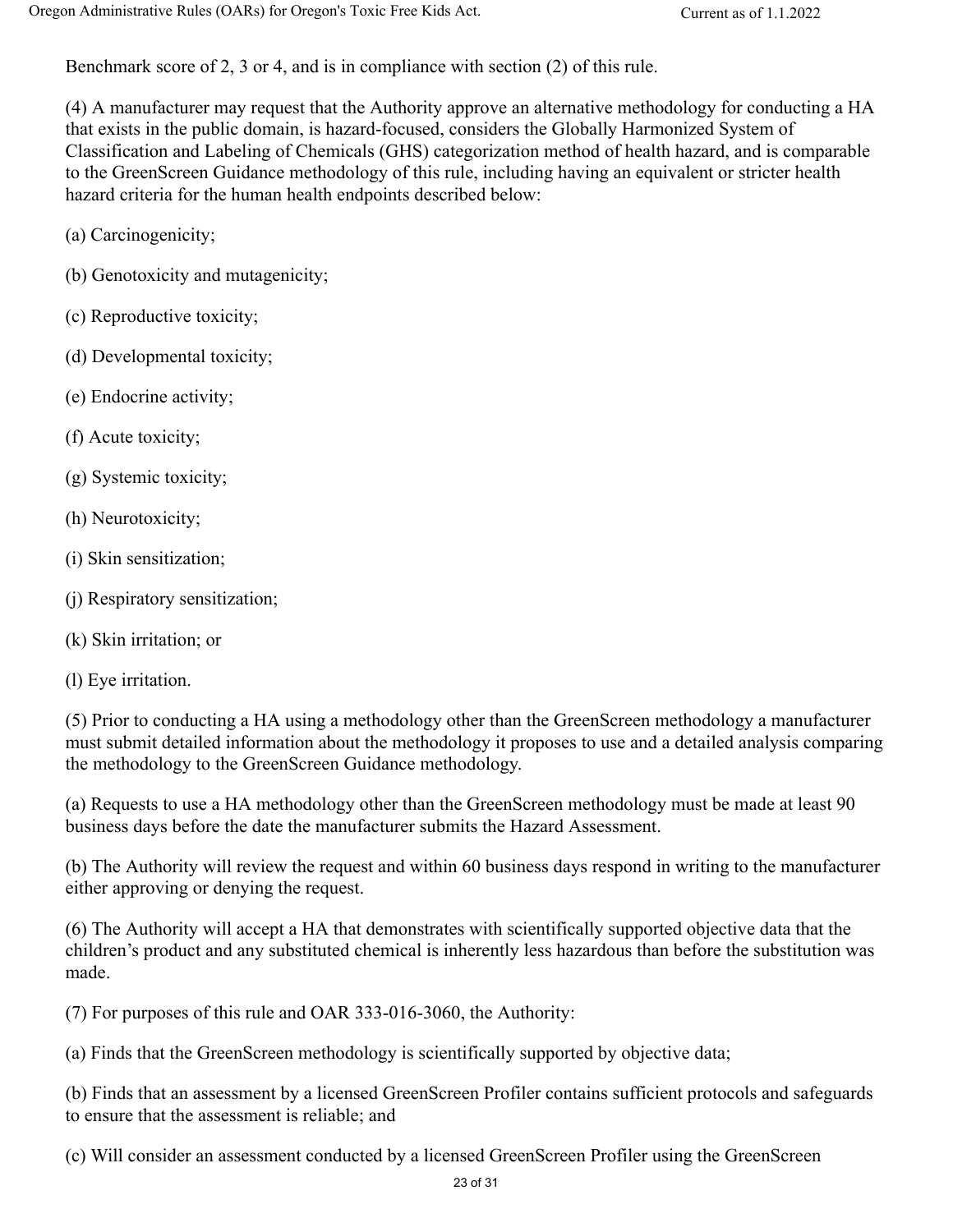methodology that shows a children's product and any substitute chemical is inherently less hazardous than before the substitution was made, to be sufficient to approve a HA, assuming all other provisions of this rule and OAR 333-016-3030 have been met.

(8) A HA approved by the Authority may be used to apply to a new product if the composition of the new product is substantially similar to that specified in an approved HA and differs only in ways that do not affect the HPCCCH's behavior in the product. Differences may include, but are not limited to, packaging, size/volume, product name, and other minor aesthetic differences, and if all of the following are demonstrated for the new product:

(a) The chemical composition of the new product is substantially similar to those in an approved HA;

(b) There are not any HPCCCHs at or above de minimis levels in addition to those in a product that has an approved HA; and

(c) Neither the concentration of the HPCCCH nor its mobility from the new product has increased from those in the referenced product.

(9) To substantiate a claim that an HA approved by the Authority applies to a new product, manufacturers shall submit all of the following:

(a) A copy of the reference HA approved by the Authority;

(b) Documentation demonstrating compliance with section (8) of this rule, which must include the signature, on an application form provided by the Authority, of an authorized representative of the manufacturer bringing products into Oregon, with knowledge and authority to attest to the veracity of the information submitted under section (8) of this rule; and

(c) Identification of new affected products as specified in subsection (1)(b) of this rule.

**Statutory/Other Authority:** ORS 413.042, ORS 431A.263 & ORS 431A.265 **Statutes/Other Implemented:** ORS 431A.263 & ORS 431A.265 **History:** PH 9-2021, adopt filed 02/28/2021, effective 03/01/2021

### **333-016-3040**

### **Waiver from Removal or Substitution Requirement**

(1) For purposes of applying for a waiver from the removal or substitution requirement in ORS 431A.260 "children's product" is a children's product that is:

(a) Mouthable;

(b) A children's cosmetic; or

(c) Made for, marketed for use by or marketed to children under three years of age.

(2) A manufacturer may request a waiver from the requirement to remove or substitute a chemical under ORS 431A.260 for one or more product models or styles. An application for a waiver must include:

(a) A Quantitative Exposure Assessment (QEA) that meets the requirements of OAR 333-016-3050; or

(b) An Alternatives Assessment (AA) that meets the requirements of OAR 333-016-3060.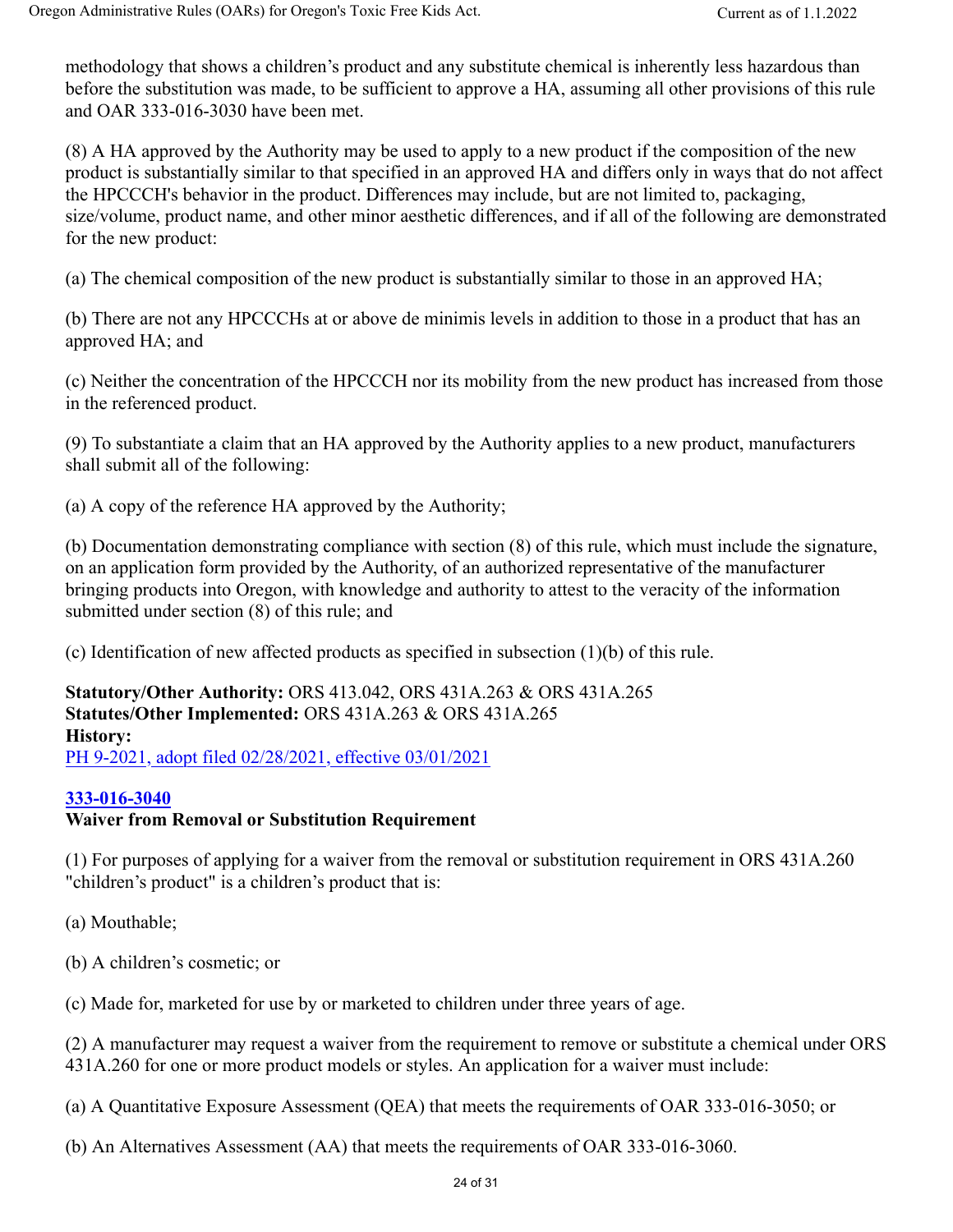(3) An application for a waiver under this rule must be accompanied by the fees specified in OAR 333-016-2080 and the following information:

(a) The name, address, telephone number and other contact information for the manufacturer; and

(b) The information required in OAR 333-016-2060(4)(a) through (i) for each children's product category or children's cosmetics for which a waiver is being requested, based on the information reported in the most recent Biennial Notice Period.

(4) The Authority will not consider any additional information from the manufacturer it did not request, that is received by the Authority more than seven business days after a manufacturer submits a QEA, AA or an HA to the Authority.

(5) The Authority must either approve or disapprove a waiver request within 180 days of the receipt of a request and the fees required in sections (2) and (3) of this rule.

(6) During its review of the waiver request the Authority may request additional information from the manufacturer that submitted the request at any time and must specify the time period by which the manufacturer must provide the requested information.

(7) If the Authority does not approve or disapprove the waiver request within 180 days from receipt of the information and fees required in sections (2) and (3) of this rule the request is deemed approved and the manufacturer may continue to sell or offer for sale in Oregon the children's product for which the manufacturer submitted an AA or QEA.

(8) If the Authority approves a waiver request the Authority will notify the manufacturer of the approval, in writing.

(9) If the Authority disapproves a waiver request it will provide written notice to the manufacturer of the disapproval and the basis for the disapproval.

(10) If the Authority disapproves a waiver request the manufacturer may submit a revised waiver request that meets the requirements of this rule within 180 days after the date of the Authority's notice of disapproval. The payment of non-refundable fees in OAR 333-016-2080 is not required for a resubmitted waiver request.

(11) A revised waiver request is subject to the same requirements as an initial waiver request under this rule and the Authority will review and approve or disapprove a revised waiver request in the same manner as an initial request.

(12) If the Authority disapproves a revised waiver request, or the Authority disapproves an initial request and the manufacturer does not submit a revised waiver request, the manufacturer has 90 calendar days to comply with OAR 333-016-3010(4) through (6).

(13) A manufacturer who has had an initial or revised waiver request disapproved who intends to remove the chemical or substitute a chemical may do so in compliance with these rules but may not sell or offer to sell the children's products unless and until the HPCCCH that is the subject of a the notice requirement in ORS 431A.258 is removed and notice is given to the Authority or the Hazard Assessment for a substitute chemical has been approved by the Authority.

(14) The Authority will disapprove any waiver request from a manufacturer that submits fraudulent information.

(15) Trade associations may submit an application for a waiver on behalf of specified member manufacturers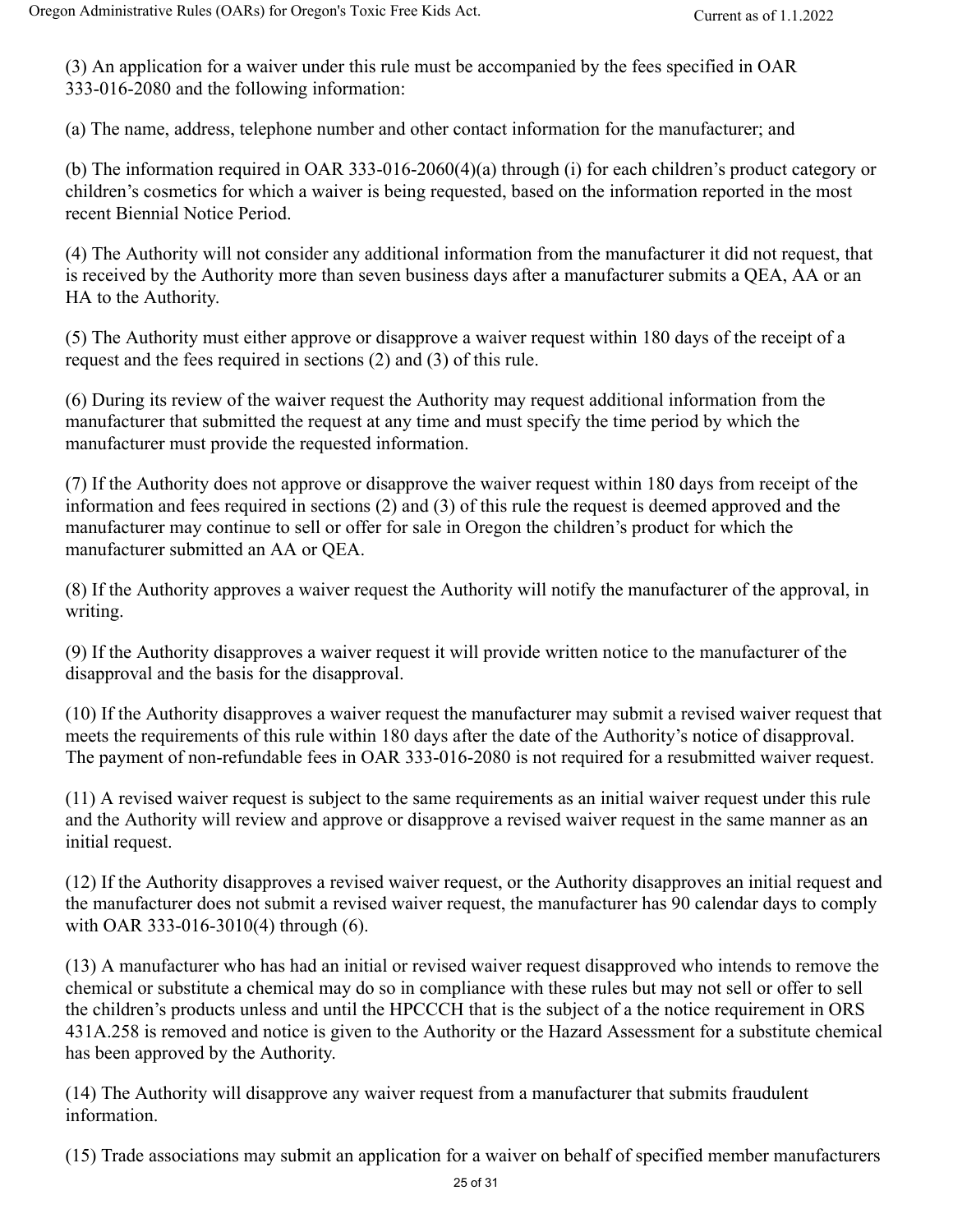Oregon Administrative Rules (OARs) for Oregon's Toxic Free Kids Act. Current as of 1.1.2022

if the following conditions are met for each waiver submitted:

(a) The waiver application follows the requirements of section (2) of this rule.

(b) The fees are submitted as specified in OAR 333-016-2080.

(c) The products are identified on which a QEA or AA has been conducted for each participating manufacturer as specified in OAR 333-016-3010(3)(a) through (c). This list of identified products shall be listed by manufacturer and shall include the name and contact information of a representative for each specified member manufacturer.

(16) If a manufacturer requests a waiver for more than one product model or style, the Authority may approve or disapprove a request in whole or in part, based on criteria established in these rules.

**Statutory/Other Authority:** ORS 413.042, ORS 431A.263 & ORS 431A.265 **Statutes/Other Implemented:** ORS 431A.263 & ORS 431A.265 **History:** PH 9-2021, adopt filed 02/28/2021, effective 03/01/2021

### **333-016-3050**

### **Quantitative Exposure Assessment**

(1) A Quantitative Exposure Assessment (QEA) must demonstrate that a HPCCCH in a children's product is not reasonably anticipated to result in exposure to a child based on an analysis of the leachability and bioavailability of the HPCCCH.

(2) A QEA may be done in two steps, as follows:

(a) A description of exposure scenario(s) that demonstrate how, if at all, a HPCCCH in the children's product could reasonably be anticipated to be transferred to or into a child's body through a completed exposure pathway because of leachability and bioavailability of a HPCCCH from the children's product. Exposure scenarios must focus on the reasonably foreseeable use and abuse of the specified children's product.

(b) If the manufacturer determines that the exposure scenarios, through reasonably foreseeable use and abuse of the specified children's product, are reasonably anticipated to result in a completed exposure pathway to a child regardless of the amount of HPCCCH potentially transferred, the manufacturer shall submit information on the leachability and bioavailability of HPCCCH from a product, including measurements of the concentration of a HPCCCH in the simulated media such as saliva, sweat, or digestive fluid appropriate for the exposure scenarios, using analytical methods relevant to the chemical and the product. The manufacturer must also submit a copy of any analytical test results for the HPCCCH in each media tested that include:

(A) The specific analytical methods or source of information utilized to determine the concentration of the HPCCCH in media relevant for each exposure pathway.

(B) The detection limit for each HPCCCH for each analytical instrument used for the testing in each medium tested.

(c) If a manufacturer determines that, based on exposure scenarios, a HPCCCH cannot reasonably be anticipated to be transferred to or into a child's body through a completed exposure pathway because of leachability and bioavailability and only conducts the first step of the QEA as described in subsection (2)(a) of this rule, the manufacturer shall provide a detailed report and analysis to the Authority that demonstrates to the Authority's satisfaction, that a child would not be exposed to a HPCCCH.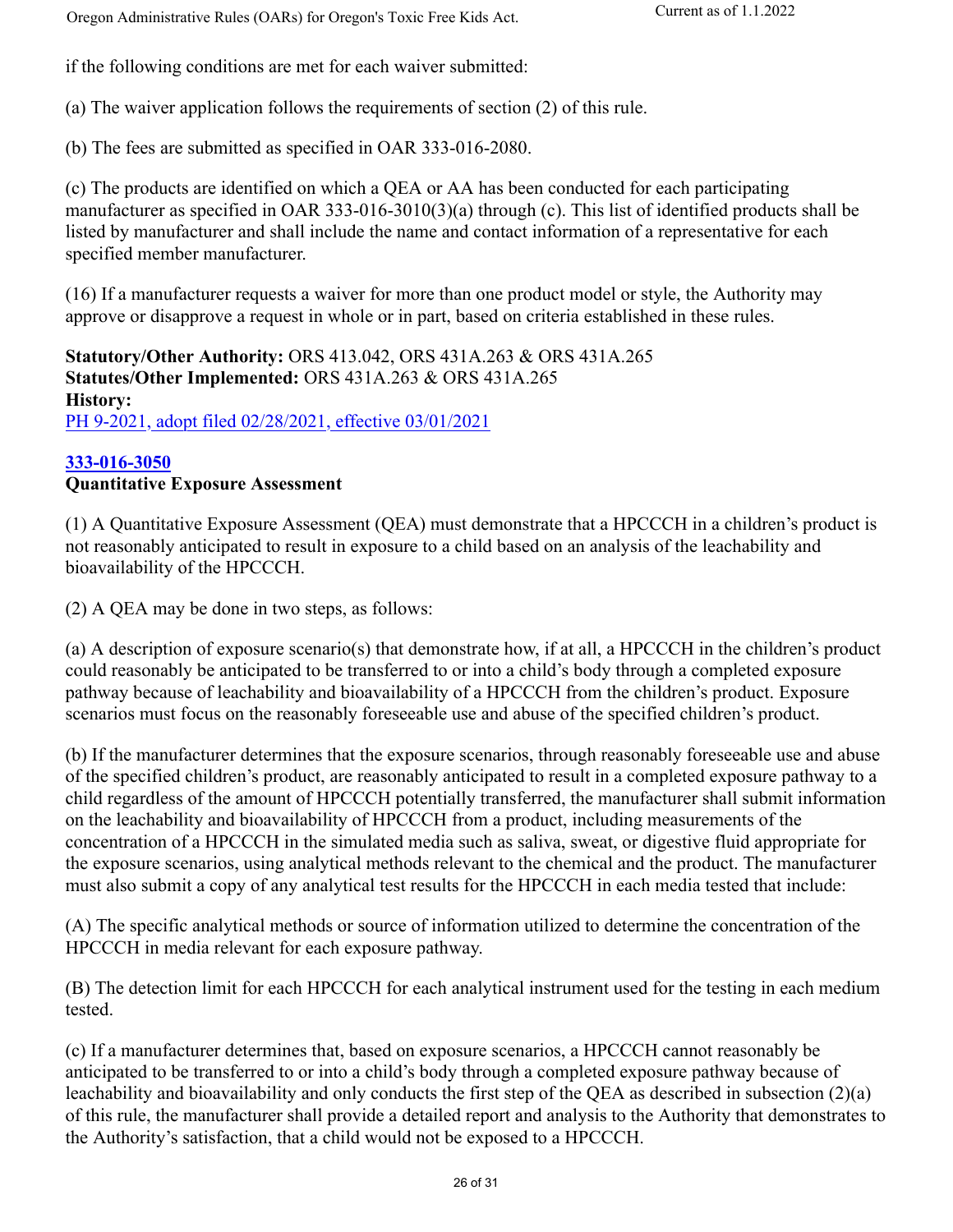(3) A QEA must include citations from scientific literature for any assertion made.

(4) Laboratory analysis done for purposes of a QEA must be conducted by a laboratory accredited to ISO/IEC 17025 as described in OAR 333-016-2070(7)(a).

(5) To enable accurate identification of children's products on which a QEA is conducted, such products must be identified by manufacturers as specified in OAR 333-016-3010(3)(a) through (c).

(6) In order to be approved a QEA must demonstrate that HPCCCH concentrations measured in the media are less than or equal to the Practical Quantification Limit of the HPCCCH established in OAR 333-016-2035(2), Exhibit A, incorporated by reference.

(7) If the Authority determines that there are exposure scenarios for which a completed exposure pathway is possible through reasonably foreseeable use and abuse of the specified children's product, it will deny the QEA. The manufacturer may resubmit a revised request along with a completed QEA.

(8) A QEA approved by the Authority may be used to apply to a new product if the composition of the new product is substantially similar to those specified in an approved QEA and differ only in ways that do not affect the HPCCCH's behavior in the product. Differences may include, but are not limited to, packaging, size/volume, product name, and other minor aesthetic differences. The use of a QEA approved by the Authority in this manner is permitted if all of the following are demonstrated for the new product:

(a) The chemical composition of the new product is substantially similar to those in an approved QEA;

(b) There are not any HPCCCHs at or above de minimis in addition to those in the product specified in the approved QEA; and

(c) Neither the concentration of the HPCCCH nor its mobility from the product has increased from those in the referenced product.

(9) To substantiate a claim that a QEA approved by the Authority applies to a new product, manufacturers shall submit all of the following:

(a) A copy of the referenced QEA approved by the Authority;

(b) Documentation demonstrating compliance with section (8) of this rule, which must include the signature, on an application form provided by the Authority, of an authorized representative of the manufacturer bringing the product into Oregon, with the knowledge and authority to attest to the veracity of the information submitted under section (8) of this rule; and

(c) Identification of new affected products as specified in section (5) of this rule.

**Statutory/Other Authority:** ORS 413.042 & ORS 431A.265 **Statutes/Other Implemented:** ORS 431A.265 **History:** PH 9-2021, adopt filed 02/28/2021, effective 03/01/2021

# **333-016-3060**

## **Alternatives Assessment**

(1) An Alternatives Assessment (AA) must evaluate the possibility of replacing chemicals in products or processes with an inherently safer alternative, in order to better protect and enhance human health.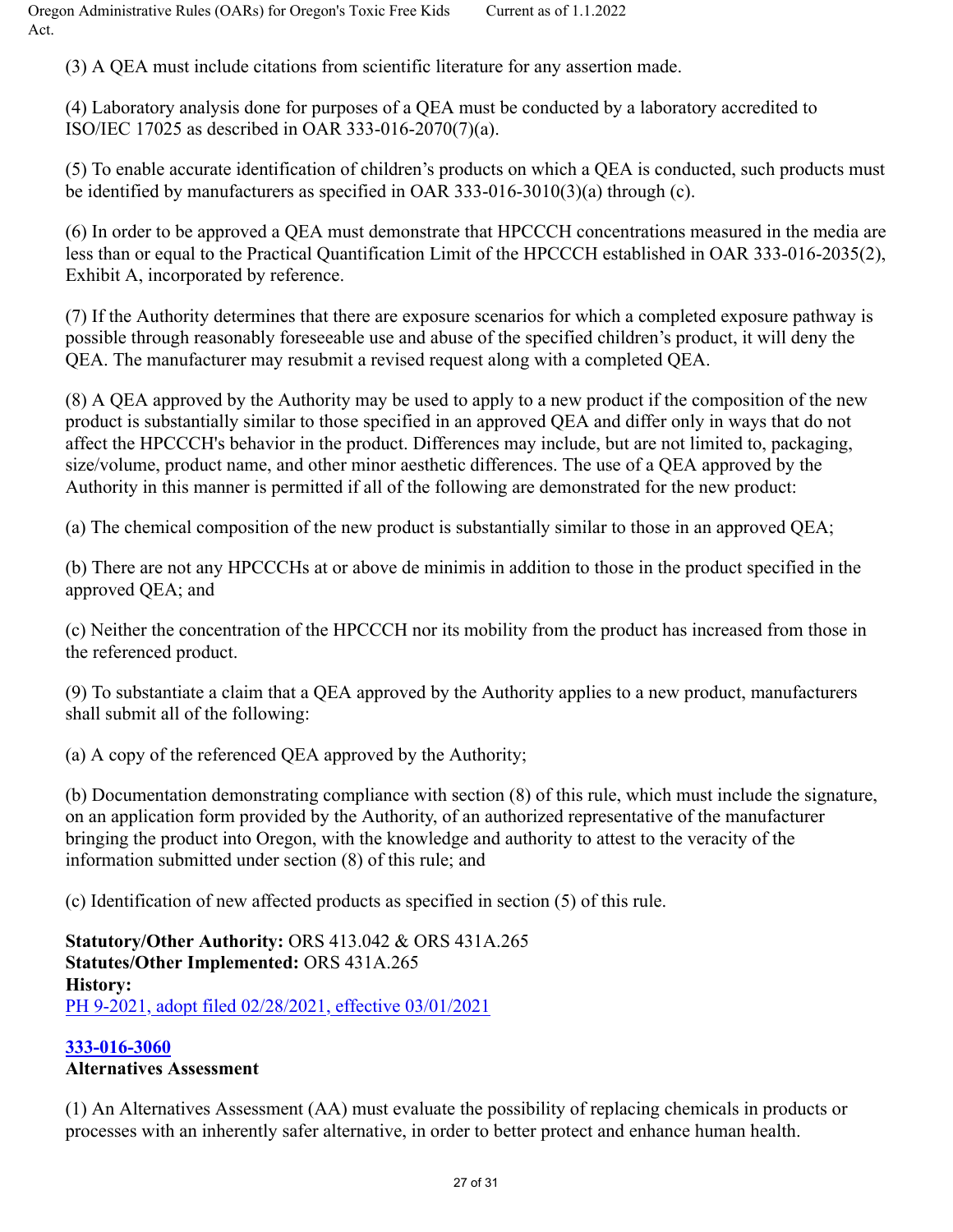Oregon Administrative Rules (OARs) for Oregon's Toxic Free Kids Act. Current as of 1.1.2022

(2) A manufacturer must conduct an AA by doing a Hazard Assessment (HA), Quantitative Exposure Assessment (QEA), technical feasibility assessment, and financial feasibility assessment, starting with an HA, except as specified in section (3) of this rule. The three remaining assessments may be conducted in any order.

(3) If, after HA and technical feasibility assessments are conducted, an alternate chemical substitute or substitutes is not found to be technically feasible, the financial feasibility assessment is not required.

(4) The HA for purposes of an AA must be conducted in accordance with OAR 333-016-3030.

(5) The QEA for purposes of an AA must be conducted in accordance with OAR 333-016-3050.

(6) To substantiate a claim that removal of a HPCCCH or substitution of a HPCCCH in a children's product with a less hazardous chemical is not technically feasible, a manufacturer must provide to the Authority the following for each HPCCCH in a children's product:

(a) A detailed analysis of the role of each HPCCCH in the product specified by function, its application in the product (in a material, component, or manufacturing process) and whether the HPCCCH or function is nonessential, substitutable, essential, or a contaminant;

(b) For HPCCCH roles labeled as substitutable or non-essential, an explanation with supporting evidence shall be provided that justifies retaining the HPCCCH in the children's product;

(c) A detailed analysis of the role played by each HPCCCH if labeled as non-essential, substitutable, or essential in the product for the reliability, quality, useful life and acceptability to consumers of the product; and

(d) After an AA is conducted, a detailed explanation of why it not technically feasible for any identified alternate chemical substitutes to fulfill the roles specified in subsections (a) through (c) of this section.

(7) To substantiate a claim that removal or substitution of a HPCCCH is not financially feasible, a manufacturer must provide to the Authority a price comparison of the cost to produce the children's product with an alternative chemical to the current cost to produce the product. The comparison must include:

(a) Direct costs along the value-chain, such as product reformulation;

(b) Retooling;

(c) Research or other capital investment costs;

(d) An evaluation of adequate supply to meet demand; and

(e) An evaluation of the potential reduction in price of the alternative chemical if the volume of the alternative chemical being purchased increases.

(8) An AA approved by the Authority may be used to apply to a new product if the composition of the new product is substantially similar to those specified in an approved AA and differ only in ways that do not affect the HPCCCH's behavior in the product. Differences may include, but are not limited to, packaging, size/volume, product name, and other minor aesthetic differences. The use of an AA approved by the Authority in this manner is permitted if all of the following are demonstrated for the new product:

(a) The chemical composition of the new product is substantially similar to those in an approved AA;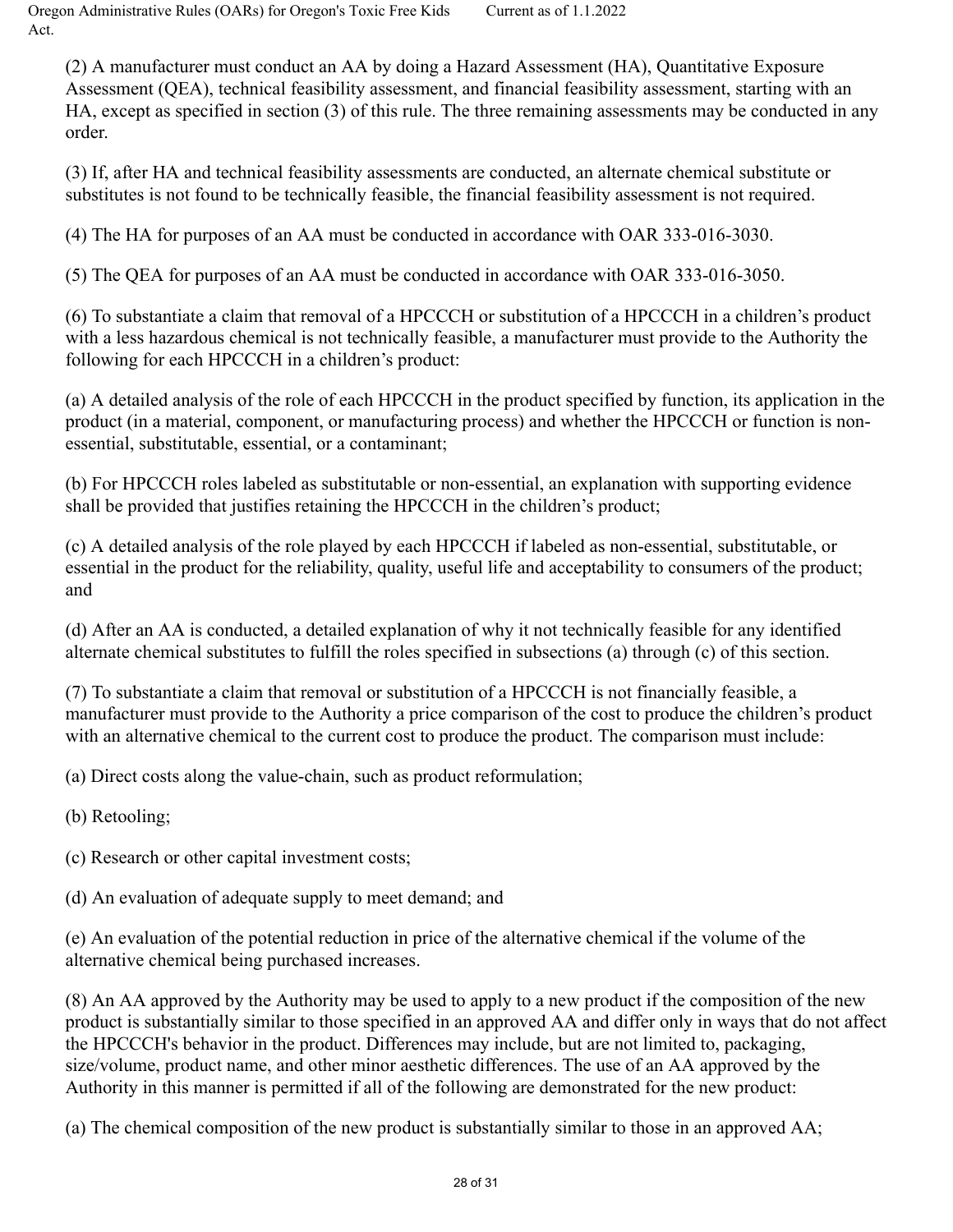(b) There are not any HPCCCHs at or above de minimis in addition to those in a product specified in the approved AA; and

(c) Neither the concentration of the HPCCCH nor its mobility from the product has increased from those in the referenced products.

(9) To substantiate a claim that an AA approved by the Authority applies to a new product, manufacturers shall submit all of the following:

(a) A copy of the referenced AA approved by the Authority;

(b) Documentation demonstrating compliance with section (8) of this rule which must include the signature, on an application form provided by the Authority, of an authorized representative of the manufacturer bringing the product into Oregon with the knowledge and authority to attest to the veracity of the information submitted under section (8) of this rule; and

(c) Identification of the new affected products as specified in OAR 333-016-3010(3)(a) through (c).

**Statutory/Other Authority:** ORS 413.042, ORS 431A.263 & ORS 431A.265 **Statutes/Other Implemented:** ORS 431A.263 & ORS 431A.265 **History:** PH 9-2021, adopt filed 02/28/2021, effective 03/01/2021

**333-016-3070**

# **Trade Secrets**

(1) If a manufacturer submits information to the Authority in order to comply with these rules that the manufacturer believes is a trade secret, the manufacturer must mark the information "confidential – trade secret."

(2) If the Authority receives a public records request for information submitted by a manufacturer, it will review all documents submitted by the manufacturer to determine whether the documents contain trade secrets that would be exempt from disclosure under Oregon's Public Records Act, ORS 192.501.

(3) For purposes of this rule "trade secret" has the meaning given that term in ORS 192.501.

**Statutory/Other Authority:** ORS 192.501, ORS 413.042 & ORS 431A.253 - 431A.280 **Statutes/Other Implemented:** ORS 431A.253 - 431A.280 **History:** PH 9-2021, adopt filed 02/28/2021, effective 03/01/2021

#### **333-016-3080 Enforcement and Civil Penalties**

(1) The Authority may impose a civil penalty on a manufacturer for a violation of any provision of ORS 431A.258, 431A.260 or 431A.263, or these rules. A civil penalty may not exceed:

(a) \$2,500 for the first violation.

(b) \$5,000 for the second and each subsequent violation.

(2) For purposes of assessing civil penalties under these rules a violation consists of a single course of conduct with regard to an entire children's product line that is sold or offered for sale in Oregon.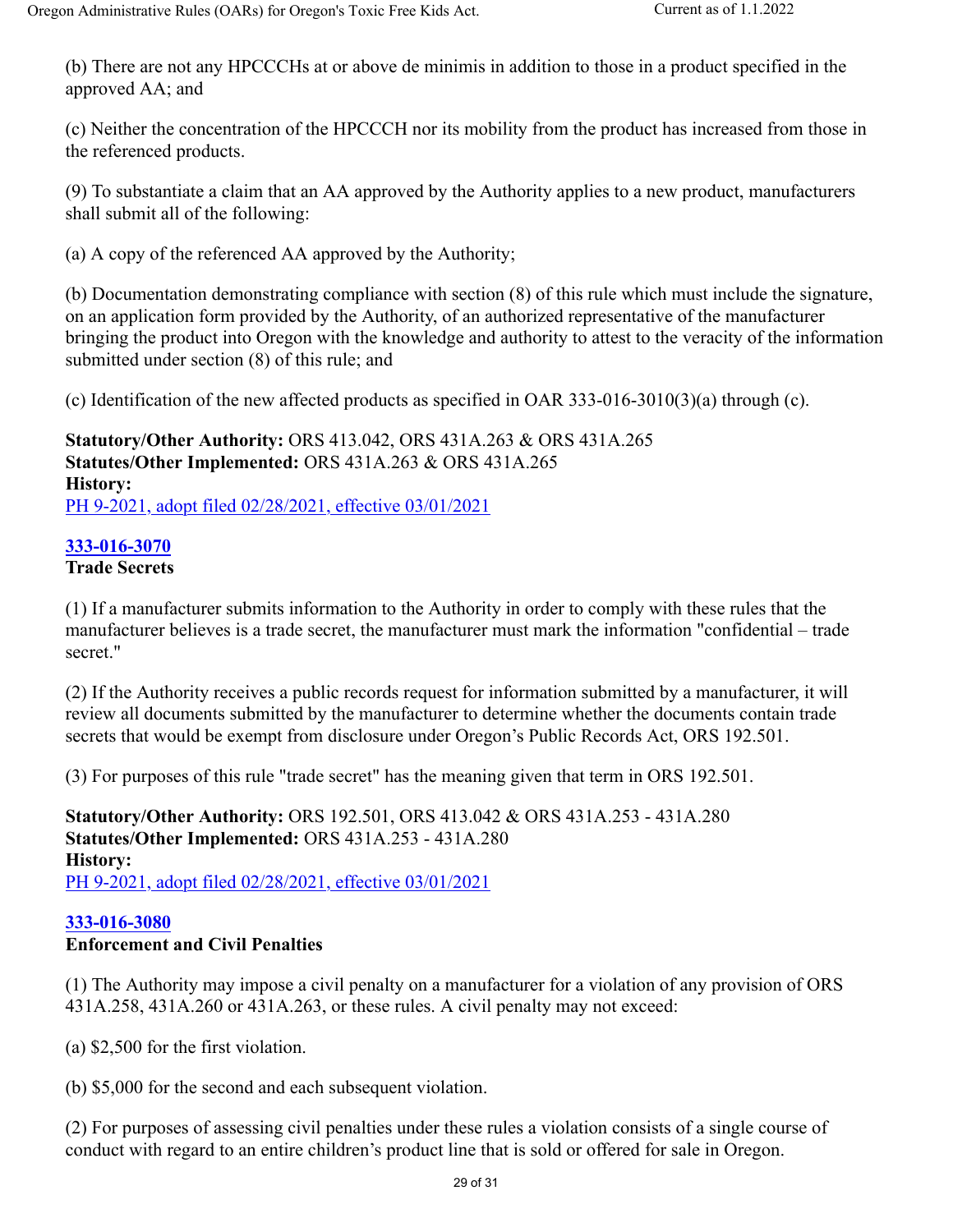(3)(a) If a manufacturer violates the notification requirement described in ORS 431A.258 the Authority shall provide the manufacturer with written notice informing the manufacturer of the violation and stating that the manufacturer may avoid a civil penalty for the violation by providing the proper notice required under ORS 431A.258 within 90 days.

(b) If the manufacturer fails to cure the violation within the first 90 days, the Authority may impose a civil penalty not to exceed \$2,500.

(c) For a continuing violation, each 90-day period that the violation continues after the preceding imposition of a civil penalty is considered a separate offense subject to a separate civil penalty not to exceed \$5,000. The Authority is not required to provide the manufacturer with an opportunity to cure the continuing violation before imposing the separate civil penalty.

(4)(a) If a manufacturer continues to sell or offers for sale a product for which a chemical was required to be removed under ORS 431A.260, and the manufacturer does not have a pending or an approved waiver or hazard assessment request, the Authority shall provide the manufacturer with written notice informing the manufacturer of the violation. The notice shall state that the manufacturer may avoid a civil penalty by:

(A) Ceasing to sell or offer the product for sale; and

(B) Contacting any known entities who are distributing or selling the product in Oregon, advising them that the product can no longer be sold in Oregon, and providing documentation of those notifications to the Authority in accordance with OAR 333-016-3010(4) through (6); or

(C) Submitting proof to the Authority that it is not in violation as alleged in the notice.

(b) If the manufacturer does not submit proof that it is in compliance or fails to cure the violation within 90 days, the Authority may impose a civil penalty not to exceed \$2,500.

(c) For a continuing violation, each day that the violation continues after the preceding imposition of a civil penalty is considered a separate offense subject to a civil penalty not to exceed \$5,000. The Authority is not required to provide the manufacturer with an opportunity to cure the continuing violation before imposing the separate civil penalty.

(5) If the Authority has reason to believe that a children's product that contains a HPCCCH used in children's products is being sold or offered for sale in Oregon in violation of ORS 431A.258, 431A.260 or 431A.263 the Authority may request that the manufacturer provide a statement of compliance on a form provided by the Authority. The manufacturer must submit the statement of compliance within 30 days after receipt of a request. To prove compliance with ORS 431A.258, 431A.260 and 431A.263, the manufacturer must provide the Authority with proof that:

(a) The children's product does not contain the HPCCCH at or above de minimis levels; or

(b) The manufacturer has previously provided the Authority with notice as required by ORS 431A.258; or

(c) The manufacturer is providing notice as required by ORS 431A.258; or

(d) The manufacturer or trade association has provided the Authority with an exemption request approved by the Authority under ORS 431A.260; or

(e) The manufacturer possesses a hazard assessment for a substitution approved by the Authority for the HPCCCH and products in question under ORS 431A.263; or